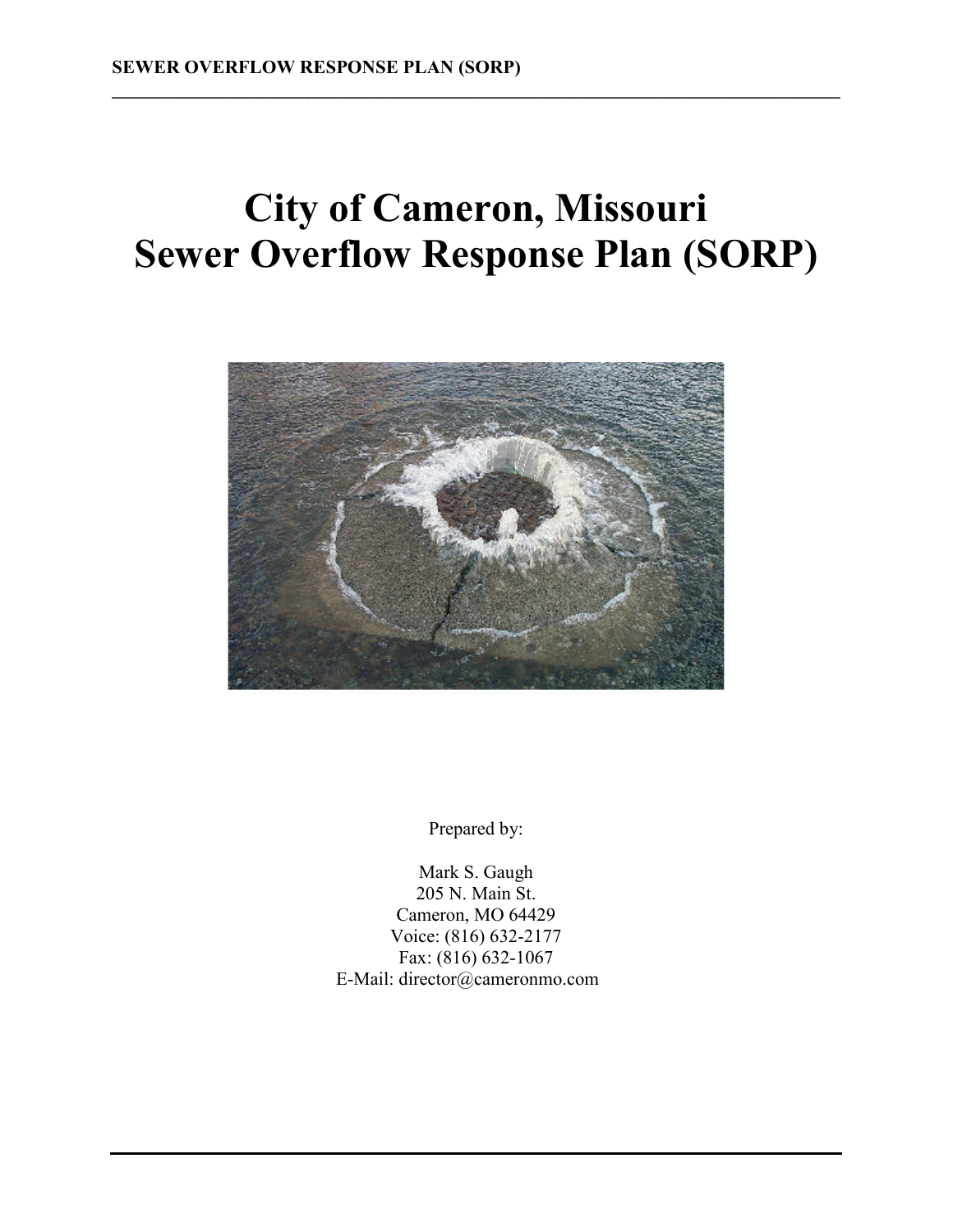**Approved On: May 1, 2006** 

**\_\_\_\_\_\_\_\_\_\_\_\_\_\_\_\_\_\_\_\_\_\_\_\_\_\_\_\_\_\_\_\_\_\_\_\_\_\_\_\_\_\_\_\_\_\_\_\_\_\_\_\_\_\_\_\_\_\_\_\_\_\_\_\_\_\_\_\_\_\_\_\_\_\_\_\_\_\_** 

**Amended On: October 30, 2008** 

#### **Sewer System Owner:**

City of Cameron 205 N. Main Street Cameron, MO 64429

### **Contact Persons:**

| John Carroll, Water & Sewer Supervisor | Mark Gaugh, Dir. of Utilities |
|----------------------------------------|-------------------------------|
| Cell: (816) 288-1762                   | $(816)$ 632-2177              |
|                                        | Cell: (816) 724-0042          |

| Roger Moerke, Wastewater Plant Supervisor | David Watson, City Manager |
|-------------------------------------------|----------------------------|
| <b>Alliance Water Resources</b>           | $(816)$ 632-2177           |
| Plant (816) 632-7361                      |                            |
| Cell: (816) 632-8969                      |                            |

### **Regulatory Agency To Report Sewer Overflow:**

| Missouri DNR                     | Clinton Co. Health Dept. |
|----------------------------------|--------------------------|
| 500 NE Colbern Rd.               | Phone: (816) 539-2144    |
| Lee's Summit, MO 64086           |                          |
| <b>Contact Person: Bob Betts</b> | Tri-County Health Dept.  |
| Phone: (816) 622-7000            | Phone: (660) 783-2707    |
| Fax: (816) 622-7044              |                          |

### **Spill Line: 573-634-2436 for off-hours major SSO or chemical spill reporting.**

### **SORP Prepared By:**

Mark S. Gaugh 205 N. Main St. Cameron, MO 64429 (816) 632-2177 E-Mail: director@cameronmo.com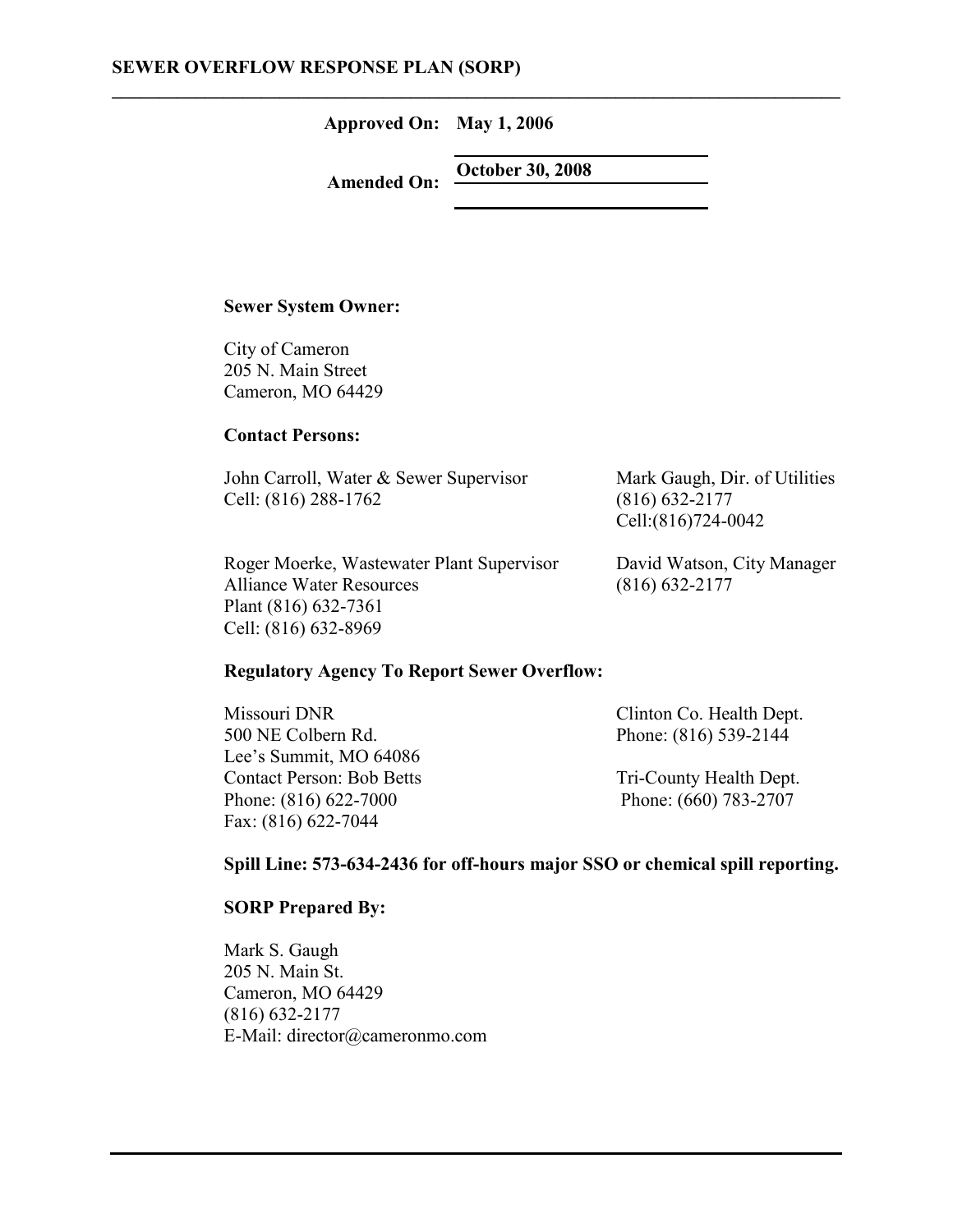### **TABLE OF CONTENTS**

| <b>SECTION</b>                                                       | PAGE NO. |
|----------------------------------------------------------------------|----------|
|                                                                      |          |
|                                                                      |          |
| A. Objectives                                                        |          |
| B. Organizational Elements of SORP                                   |          |
|                                                                      |          |
| A. Receipt of Information Regarding an SSO                           |          |
| B. Dispatch of Sewer Maintenance Personnel to Site of Sewer Overflow |          |
| C. Overflow Correction, Containment, and Clean Up                    |          |
| D. Overflow Report                                                   |          |
| E. Customer Satisfaction                                             |          |
|                                                                      |          |
| A. Temporary Signage                                                 |          |
| B. Other Public Notification                                         |          |
|                                                                      |          |
| A. Immediate Notification                                            |          |
| B. Secondary Notification                                            |          |
|                                                                      |          |
|                                                                      |          |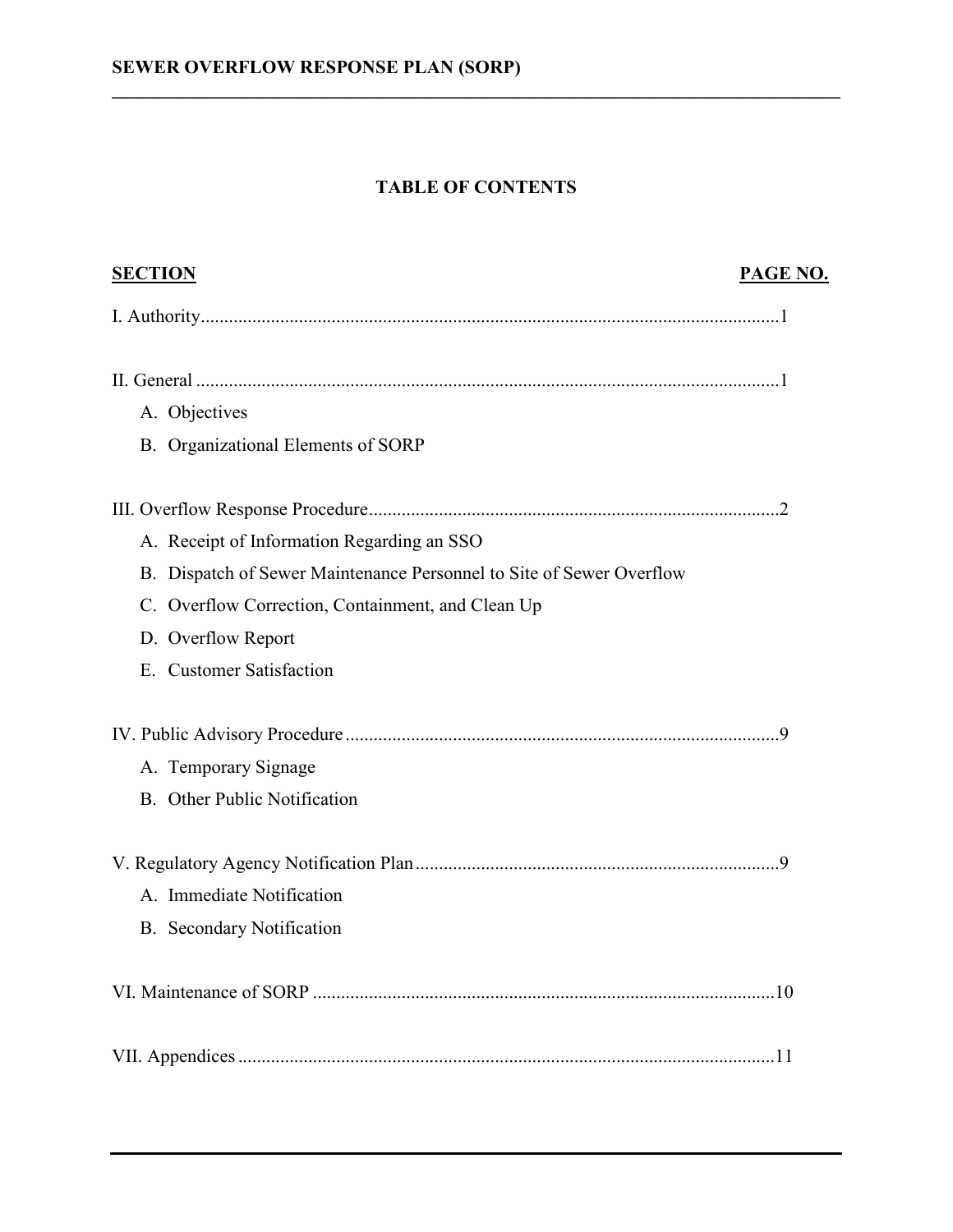### **I. AUTHORITY**

This Sewer Overflow Response Plan (SORP) is prepared pursuant to NPDES Permit MO-0104299 in Accordance with the NPDES Permit General Conditions, and to facilitate proper incident reporting procedures outlined in 10 CSR 20-7, Bypassing.

**\_\_\_\_\_\_\_\_\_\_\_\_\_\_\_\_\_\_\_\_\_\_\_\_\_\_\_\_\_\_\_\_\_\_\_\_\_\_\_\_\_\_\_\_\_\_\_\_\_\_\_\_\_\_\_\_\_\_\_\_\_\_\_\_\_\_\_\_\_\_\_\_\_\_\_\_\_\_** 

### **II. GENERAL**

The Sewer Overflow Response Plan (SORP) is designed to ensure that every report of a sewage overflow incident is immediately dispatched to the appropriate City of Cameron Utility Department personnel for confirmation. Quick response will minimize the effects of the overflow with respect to impacts on public health, beneficial uses and water quality of surface waters and on customer service. The SORP further includes provisions to ensure safety pursuant to the directions provided by the Missouri State Department of Natural Resources (DNR) and that notification and reporting is made to the DNR and County Department of Health when applicable. For purposes of this SORP, "confirmed sewage spill" is also sometimes referred to as "sewer overflow," "overflow," or "SSO." The effective date of this plan is May, 2006.

### **A. Objectives**

The primary objective of the SORP is to protect public health and the environment, satisfy regulatory agencies and waste discharge permit conditions which address procedures for managing sewer overflows, and minimize risk of enforcement actions against the City of Cameron, sewer system owner.

Additional objectives of the SORP are as follows:

- Protect collection system personnel and wastewater treatment plant;
- Protect the collection system, wastewater treatment facilities, and all appurtenances; and
- Protect private and public property beyond the collection and treatment facilities.

### **B. Organization of Plan**

The key elements of the SORP are addressed individually as follows:

 Section III - Overflow Response Procedure Section IV - Public Advisory Procedure Section V - Regulatory Agency Notification Procedure Section VI – Maintenance of SORP Section VII - Appendices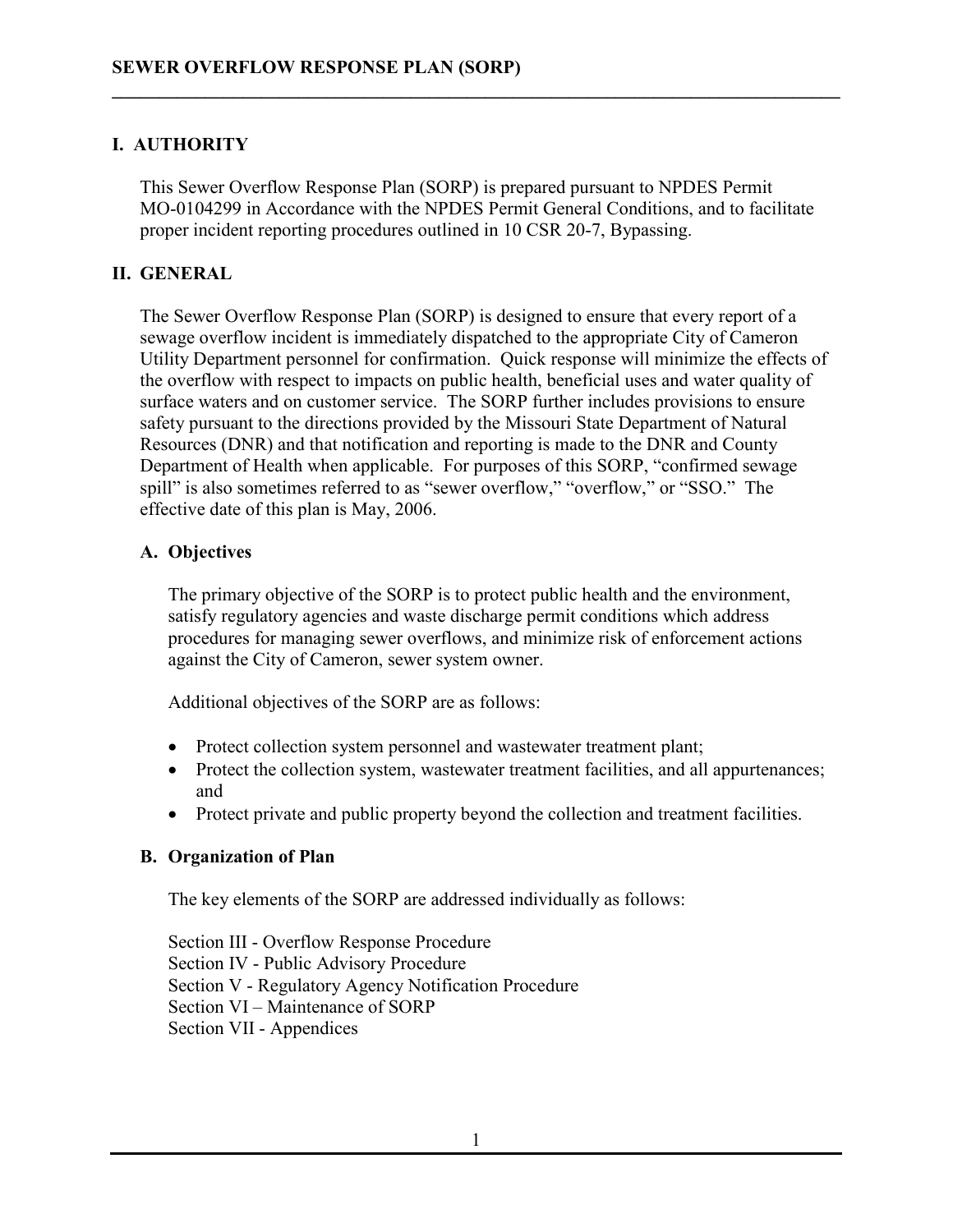### **III.OVERFLOW RESPONSE PROCEDURE**

The Overflow Response Procedure presents a strategy for the City of Cameron Utilities Department to mobilize labor, materials, tools and equipment to correct or repair any condition, which may cause or contribute to an un-permitted discharge. The plan considers a wide range of potential system failures that could create an overflow to surface waters, land or buildings.

**\_\_\_\_\_\_\_\_\_\_\_\_\_\_\_\_\_\_\_\_\_\_\_\_\_\_\_\_\_\_\_\_\_\_\_\_\_\_\_\_\_\_\_\_\_\_\_\_\_\_\_\_\_\_\_\_\_\_\_\_\_\_\_\_\_\_\_\_\_\_\_\_\_\_\_\_\_\_** 

### **A. Receipt of Information Regarding an SSO**

An overflow may be detected by City employees or by others. The City of Cameron is responsible to act based on received phone calls or reports on possible sewage overflow from the wastewater disposal system, and to provide immediate response to investigate and/or correct reported sewer overflow. The City's contract operator, Alliance Water Resources will report any SSO relating to the wastewater plant or lift stations in accordance with their standard emergency operating procedures.

Generally, telephone calls from the public reporting possible sewer overflows are received at the public offices identified in Appendix D.

- 1. The telephone operator obtains all relevant information available regarding the overflow including:
	- a. Time and date call was received;
	- b. Specific location;
	- c. Description of problem;
	- d. Time possible overflow was noticed by the caller;
	- e. Caller's name and phone number;
	- f. Observations of the caller; and
	- g. Other relevant information that will enable the City Utilities Department, to quickly locate, assess and stop the overflow.

The telephone operator records initial information in the Sewage Overflow Report (Ref. Appendix A) and notifies City Utilities Department.

 2. The City Utility Department dispatches sewer maintenance personnel to confirm the overflow. Until verified, the report of a possible spill will not be referred to as a "sewer overflow."

The City Utilities Department completes the Sewage Overflow Report (Ref. Appendix A) within 24 hours of the sewer overflow confirmation and provides the information orally to the DNR.

If the overflow will affect bathing areas during the bathing season, or public drinking water intakes, the City shall notify the DNR contact person and the Health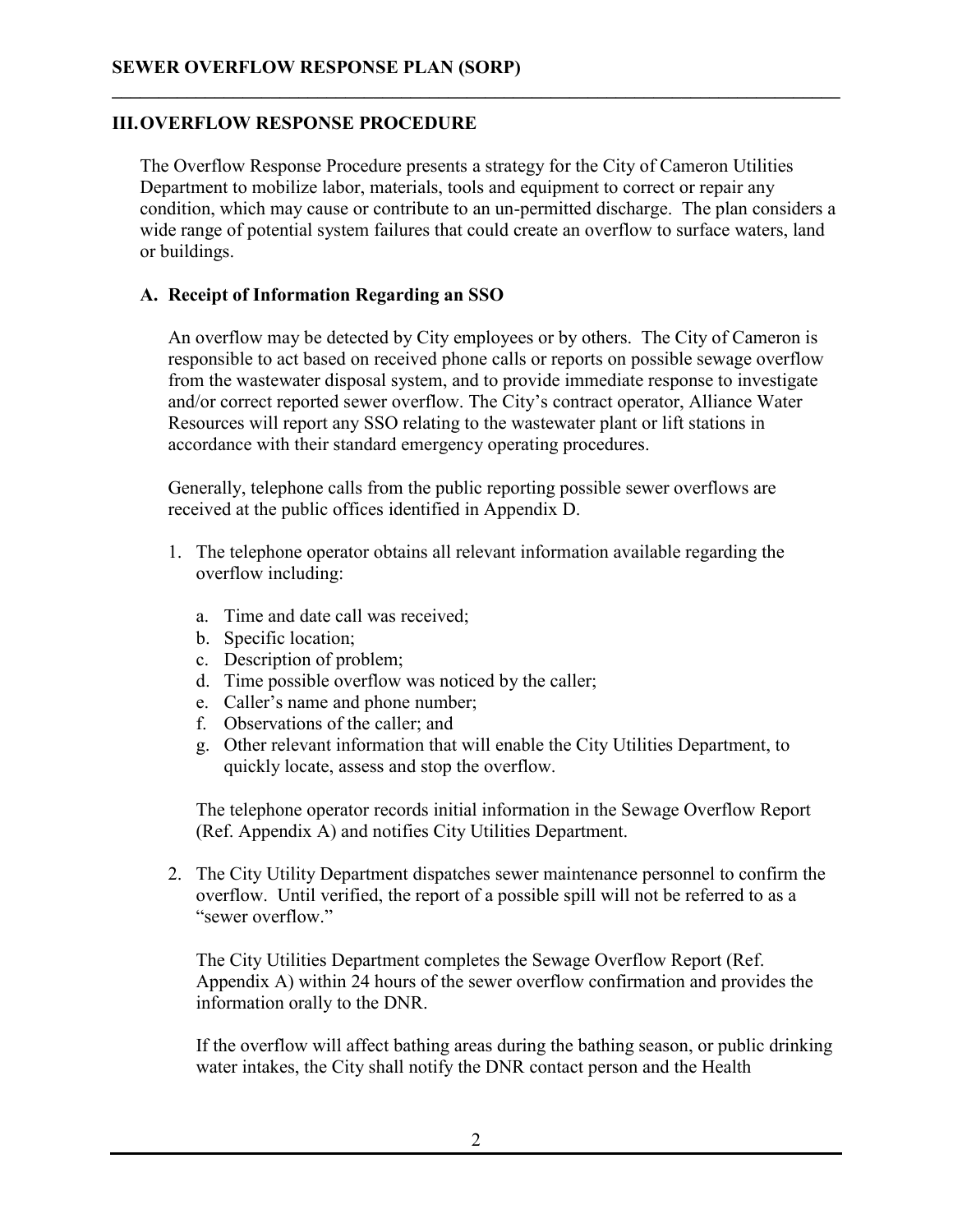Department contact person orally, within two hours of becoming aware of the discharge.

**\_\_\_\_\_\_\_\_\_\_\_\_\_\_\_\_\_\_\_\_\_\_\_\_\_\_\_\_\_\_\_\_\_\_\_\_\_\_\_\_\_\_\_\_\_\_\_\_\_\_\_\_\_\_\_\_\_\_\_\_\_\_\_\_\_\_\_\_\_\_\_\_\_\_\_\_\_\_** 

If the overflow results in a fish kill, notify the DNR contact person within two hours of becoming aware of the discharge. The City Utilities Department Director is responsible for reviewing, updating and signing the final Sewage Overflow Report. Sewage overflow response tracking protocol is summarized in Appendix C.

### **B. Dispatch of Sewer Maintenance Personnel to Site of Sewer Overflow**

Failure of any element within the wastewater disposal system that threatens to cause or causes a SSO must trigger an immediate response to isolate and correct the problem. Personnel and equipment must be available to respond to any SSO locations. Additional maintenance personnel shall be "on call" in the event extra manpower is needed. Summary of Sewer Overflow Action Plan is included in Appendix C.

- 1. Dispatching Maintenance Personnel
	- When the City receives notification of a potential sewer overflow outlined in Section A, the Utilities Department dispatches maintenance personnel with appropriate resources as required. Alliance Water Resources will report any SSO at the wastewater plant or lift stations within the city.
- 2. Maintenance Personnel Instructions
	- Dispatch City and/or Alliance maintenance personnel by telephone or radio. Assign and appropriate personnel, materials, supplies and equipment needed.
	- The telephone operator must verify that the entire message has been received and acknowledged by the maintenance personnel who were dispatched. All personnel being dispatched to the site of an SSO proceed immediately to the site of the overflow. Report any delays or conflicts in assignments immediately for resolution.
	- In all cases response maintenance personnel report their findings, including possible damage to private and public property, to the Utilities Director immediately upon making their investigation. If the Utilities Director has not received findings from the field crew within one (1) hour the Utilities Director contacts the response maintenance personnel to determine the status of the investigation.
- 3. Additional Resources

The Utilities Director or Water and Sewer Department Supervisor receives and conveys to appropriate parties requests for additional personnel, material, supplies, and equipment for maintenance personnel working at the site of a sewer overflow.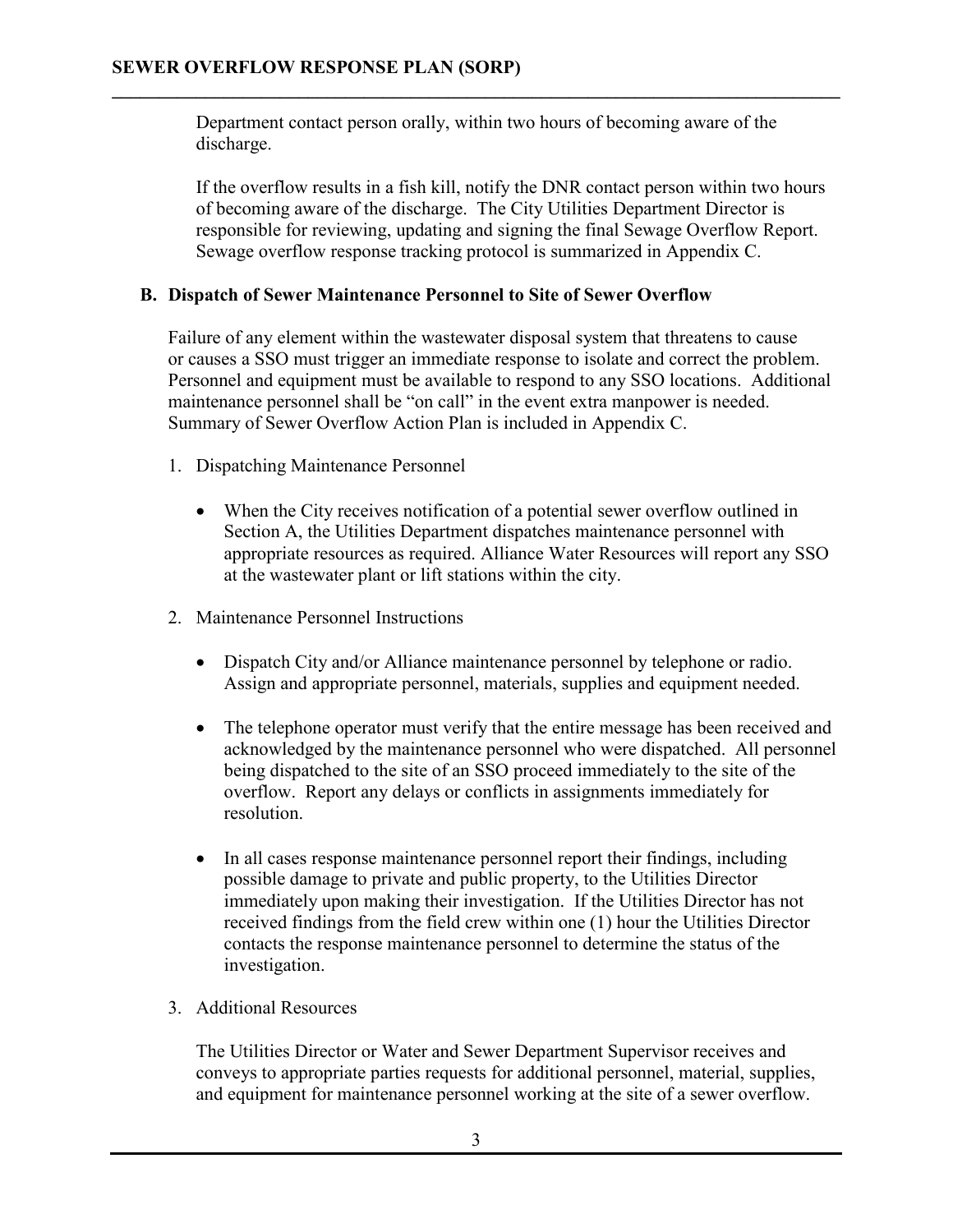4. Preliminary Assessment of Damage to Private and Public Property

**\_\_\_\_\_\_\_\_\_\_\_\_\_\_\_\_\_\_\_\_\_\_\_\_\_\_\_\_\_\_\_\_\_\_\_\_\_\_\_\_\_\_\_\_\_\_\_\_\_\_\_\_\_\_\_\_\_\_\_\_\_\_\_\_\_\_\_\_\_\_\_\_\_\_\_\_\_\_** 

The City maintenance personnel shall use discretion in their actions as reasonably as they can. They must be aware that the City of Cameron could face increased liability for any further damages inflicted to private property during such assistance. The City maintenance personnel shall not enter private property for purposes of assessing damage unless authorized by the Water and Sewer Department Supervisor or Director of Utilities. The City maintenance personnel shall take appropriate still photographs and/or video footage; if possible, of the sewer overflow impacted area in order to thoroughly document the nature and extent of impacts. Retain photographs for filing with the Overflow Report.

- 5. Field Supervision and Inspection
	- The Director of Utilities visits the site of the sewer overflow to ensure that provisions of this Overflow Response Plan and other directives are met.
	- The Director of Utilities or Supervisor is responsible for verbally notifying the DNR within the specified time and submitting the Overflow Report to the DNR.
- 6. Coordination with Hazardous Material Response
	- Upon arrival at the scene of a sewer overflow, should a suspicious substance (e.g., oil sheen, foamy residue) be found on the ground surface, or should a suspicious odor (e.g., gasoline) not common to the sewer system be detected, the City sewer maintenance crew shall immediately contact the Supervisor of the Water and Sewer Department or the Director of Utilities for guidance before taking further action.
	- Should the Supervisor or Director determine the need to alert the hazardous material response team, the maintenance personnel awaits the contracted hazardous waste team response.
	- Contact the DNR 24-hour Spill Hotline at 1-(573) 634-2436, or the National Response Center 800-424-8802.
	- Upon arrival of the hazardous material response team, the City sewer maintenance personnel receive direction from the person with the lead authority of that team. Only when that authority determines it is safe and appropriate for the City sewer maintenance personnel to proceed under the SORP with the containment, cleanup activities and correction.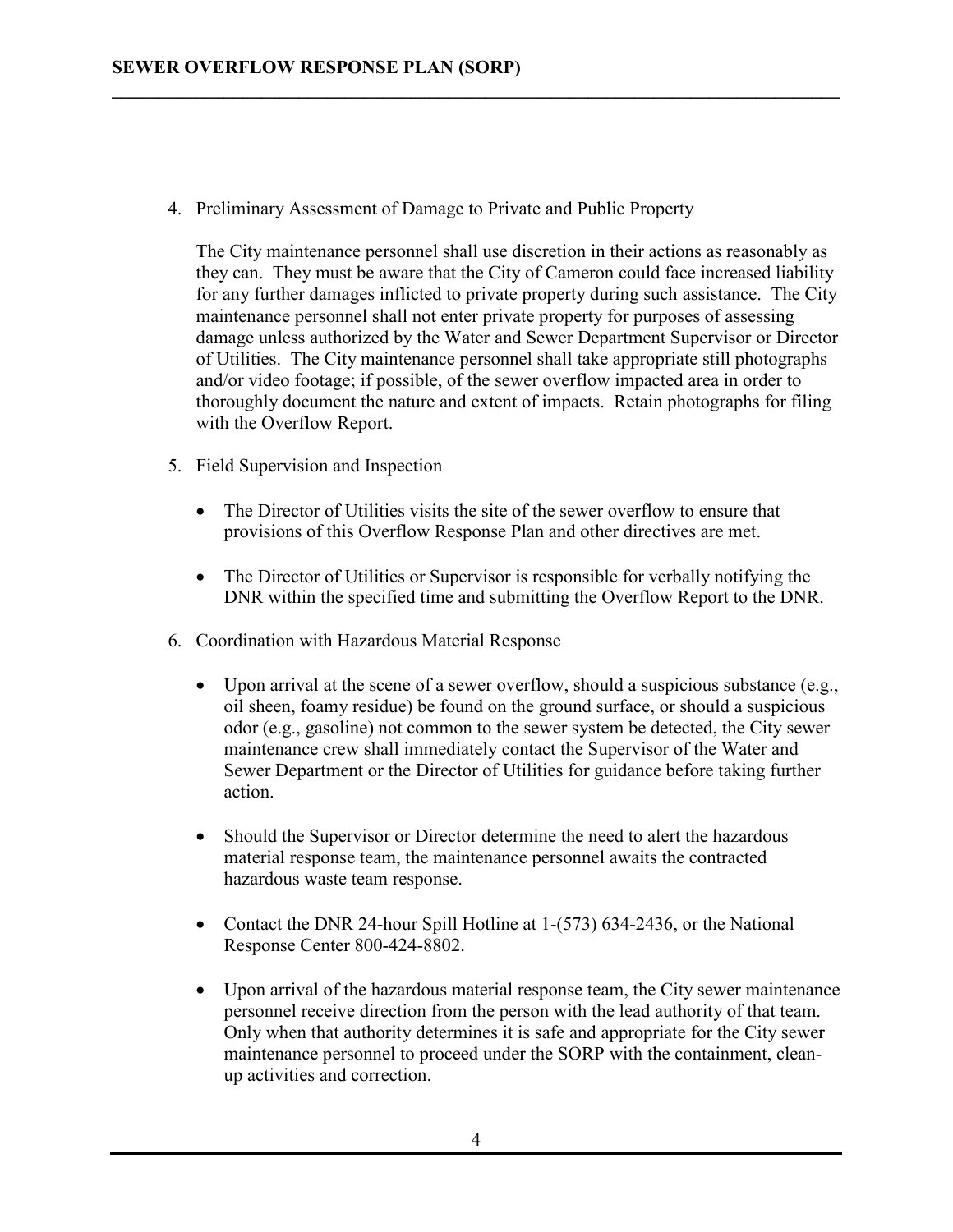### **C. Overflow Correction, Containment, and Clean-Up**

This section describes specific actions to be performed by the City sewer maintenance personnel during a SSO.

**\_\_\_\_\_\_\_\_\_\_\_\_\_\_\_\_\_\_\_\_\_\_\_\_\_\_\_\_\_\_\_\_\_\_\_\_\_\_\_\_\_\_\_\_\_\_\_\_\_\_\_\_\_\_\_\_\_\_\_\_\_\_\_\_\_\_\_\_\_\_\_\_\_\_\_\_\_\_** 

The objectives of these actions are:

- To protect public health, environment and property from sewage overflows and restore surrounding area back to normal as soon as possible;
- To establish perimeters and control zones with appropriate traffic cones and barricades, vehicles or use of natural topography (e.g., hills, berms);
- To promptly notify the regulatory agency with preliminary overflow information and potential impacts;
- To contain the sewer overflow to the maximum extent possible including preventing the discharge of sewage into surface waters; and
- To minimize the City of Cameron's exposure to any regulatory agency penalties and fines.

Under most circumstances, the City of Cameron can handle all response actions with its own maintenance forces, including Alliance Resources personnel (contract plant operator). They have the skills and experience to respond rapidly and in the most appropriate manner. An important issue with respect to an emergency response is to ensure that the temporary actions necessary to divert flows and repair the problem do not produce a problem elsewhere in the system.

Circumstances may arise when the City could benefit from the support of private-sector construction assistance. This may be true in the case of large diameter pipes buried to depths requiring sheet piling and dewatering should excavation be required. The City may also choose to use private contractors for open excavation operations that might exceed one day to complete.

1. Responsibilities of City Sewer Maintenance Personnel Upon Arrival

It is the responsibility of the first personnel who arrive at the site of a sewer overflow to protect the health and safety of the public by mitigating the impact of the overflow to the maximum extent possible. Should the overflow not be the responsibility of The City of Cameron, but there is imminent danger to public health, public or private property, or to the quality of waters of the state, then the City Water and Sewer Department Supervisor or Utilities Director takes prudent emergency action until the responsible party assumes responsibility and provides actions.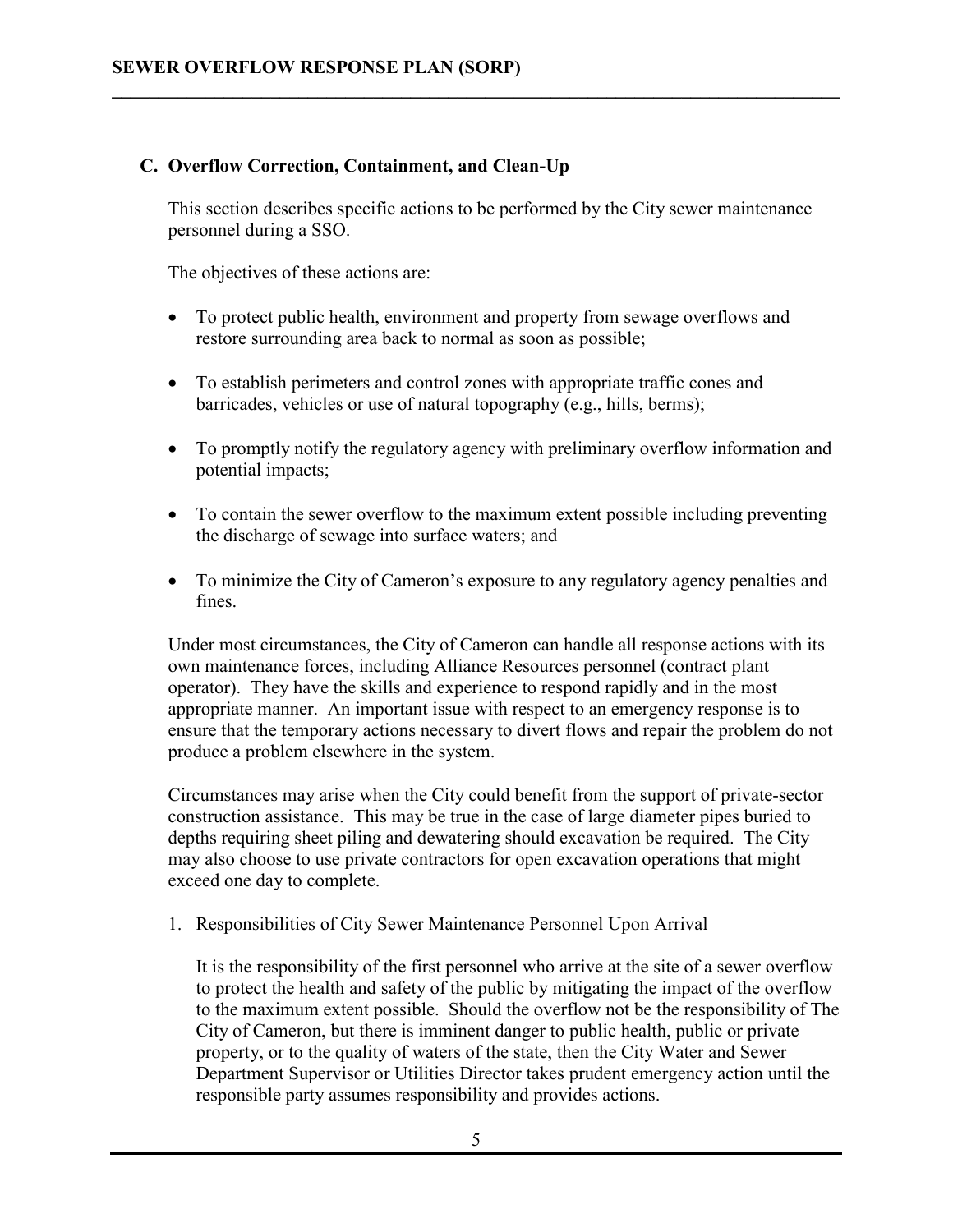Upon arrival at a SSO, the City sewer maintenance personnel performs the following:

**\_\_\_\_\_\_\_\_\_\_\_\_\_\_\_\_\_\_\_\_\_\_\_\_\_\_\_\_\_\_\_\_\_\_\_\_\_\_\_\_\_\_\_\_\_\_\_\_\_\_\_\_\_\_\_\_\_\_\_\_\_\_\_\_\_\_\_\_\_\_\_\_\_\_\_\_\_\_** 

- Determines the cause of the overflow, e.g. sewer line blockage, pump station mechanical or electrical failure, sewer line break, etc.;
- Identifies and requests assistance or additional resources to correct the overflow or to assist in determination of its cause;
- Takes immediate steps to stop the overflow, e.g. relieves pipeline blockage, manually operates pump station controls, repairs pipe, etc. Extraordinary steps may be considered where overflows from private property threaten public health and safety (e.g., an overflow running off of private property into the public right-of-way); and
- Requests additional personnel, materials, supplies, or equipment that will expedite and minimize the impact of the overflow.
- 2. Initial Measures for Containment

Initiate measures to contain the overflowing sewage and recover where possible sewage, which has already been discharged, minimizing impact to public health or the environment.

- Determine the immediate destination of the overflow, e.g. storm drain, street curb gutter, body of water, stream bed, etc.;
- Identify and request the necessary materials and equipment to contain or isolate the overflow, if not readily available; and
- Take immediate steps to contain the overflow, e.g., block or bag storm drains, recover through vacuum truck, divert into downstream manhole, etc.
- 3. Additional Measures Under Potentially Prolonged Overflow Conditions

In the event of a prolonged sewer line blockage or a sewer line collapse, set up a portable by-pass pumping operation around the obstruction.

- Take appropriate measures to determine the proper size and number of pumps required to effectively handle the sewage flow.
- Implement continuous or periodic monitoring of the by-pass pumping operation as required.
- Address regulatory agency issues in conjunction with emergency repairs.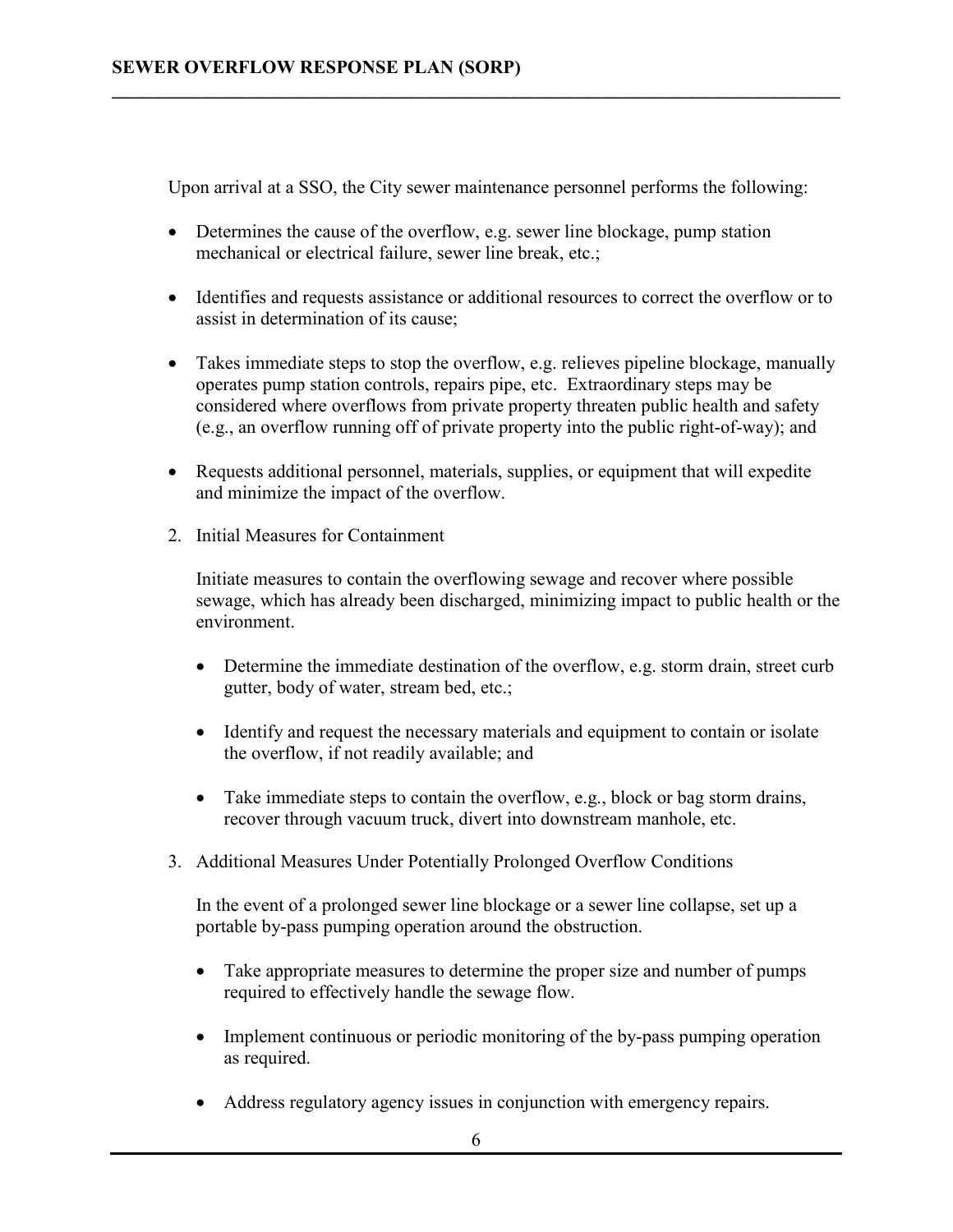### 4. Cleanup

Clean sewer overflow sites thoroughly after an overflow. No readily identified residue (e.g., sewage solids, papers, rags, plastics, and rubber products) is to remain.

**\_\_\_\_\_\_\_\_\_\_\_\_\_\_\_\_\_\_\_\_\_\_\_\_\_\_\_\_\_\_\_\_\_\_\_\_\_\_\_\_\_\_\_\_\_\_\_\_\_\_\_\_\_\_\_\_\_\_\_\_\_\_\_\_\_\_\_\_\_\_\_\_\_\_\_\_\_\_** 

- Whenever possible digital photos should be taken of the area before and after cleanup.
- Where practical, thoroughly flush the area and clean of any sewage or wash-down water. Solids and debris are to be flushed, swept, raked, picked-up, and transported for proper disposal.
- Secure the overflow area to prevent contact by members of the public until the site has been thoroughly cleaned.
- Where appropriate, disinfect and deodorize the overflow site.
- Where sewage has resulted in ponding, pump the pond dry and dispose of the residue in accordance with applicable regulations and policies.
- If a ponded area contains sewage, which cannot be pumped dry, it may be treated with bleach. If sewage has discharged into a body of water that may contain fish or other aquatic life, do not use bleach. Contact the DNR for specific instructions.

### **D. Sewage Overflow Report**

The Sewer Overflow Report in Appendix A contains information which is required to be reported to DNR and possibly to the Health Department depending upon the nature of the spill.

If the overflow will affect bathing areas during the bathing season, or public drinking water intakes, the City shall notify the DNR contact person and the Health Department contact person orally, within two hours of becoming aware of the discharge.

If the overflow results in a fish kill, notify the DNR contact person within two hours of becoming aware of the discharge.

The City Water and Sewer Department Supervisor, Director of Utilities or Alliance Water Resources personnel completes a Sewer Overflow Report (Ref. Appendix A). The City promptly notifies the DNR when the overflow is eliminated. Information regarding the sewer overflow includes the following: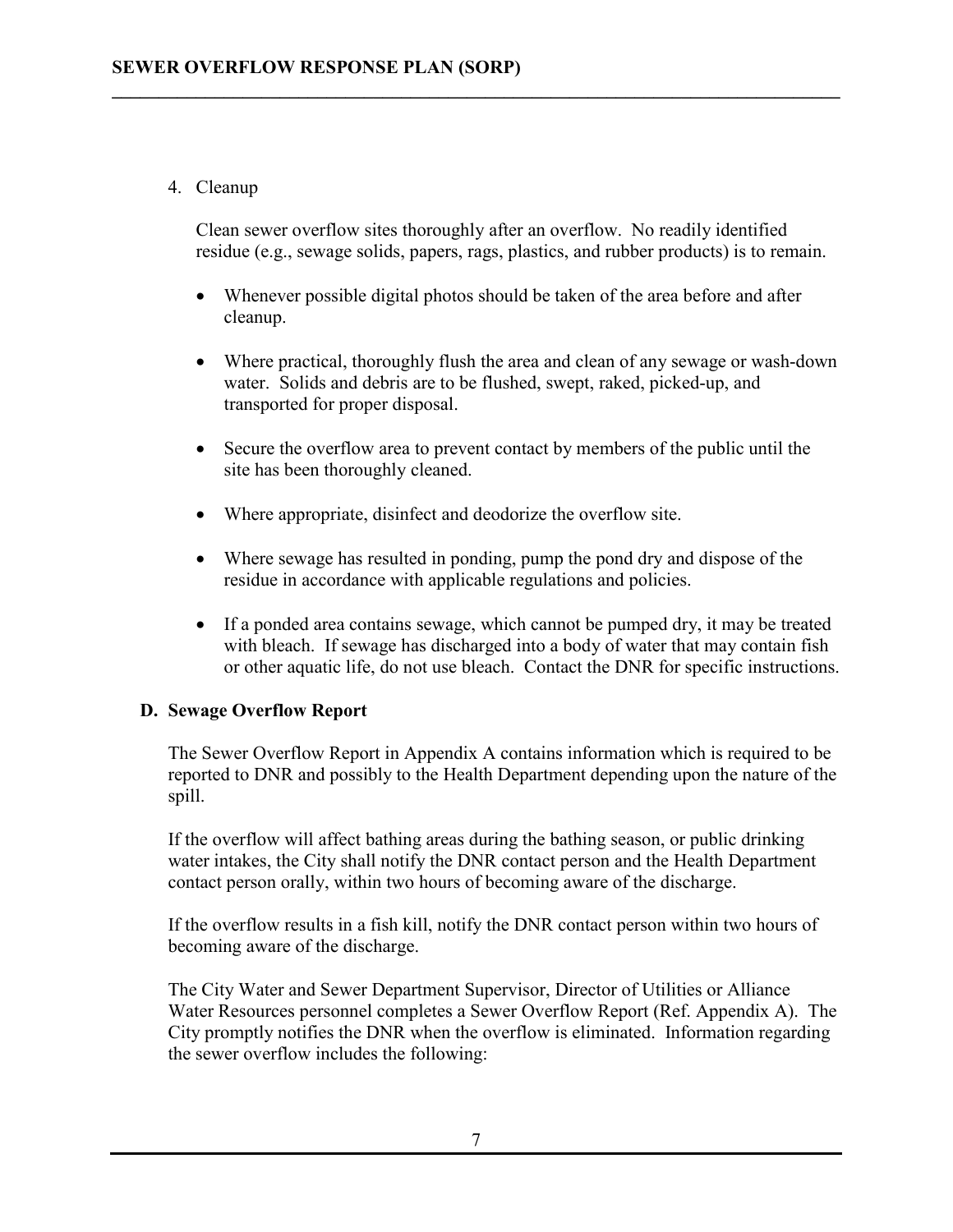• Determination if the sewage overflow had reached surface waters, i.e., all overflows where sewage was observed running to surface waters, or there was obvious indication (e.g. sewage residue) that sewage flowed to surface waters; and

**\_\_\_\_\_\_\_\_\_\_\_\_\_\_\_\_\_\_\_\_\_\_\_\_\_\_\_\_\_\_\_\_\_\_\_\_\_\_\_\_\_\_\_\_\_\_\_\_\_\_\_\_\_\_\_\_\_\_\_\_\_\_\_\_\_\_\_\_\_\_\_\_\_\_\_\_\_\_** 

- Determination that the sewage overflow had not reached surface waters by describing conditions at the sewage overflow, which support this determination.
- Determination of the start time of the sewer overflow by one of the following methods:
	- a. Date and time information received and/or reported to have begun and later substantiated by City sewer maintenance personnel;
	- b. Visual observation;
- Determination of the stop time of the sewer overflow by one of the following methods:
	- a. When the blockage is cleared or flow is controlled or contained; or
	- b. The arrival time of the City sewer maintenance personnel, if the overflow stopped between the time it was reported and the time of arrival.
- Visual observations

An estimation of the rate of sewer overflow in gallons per minute (GPM) by one of the following criteria:

- a. Direct observations of the overflow; or
- b. Measurement of actual overflow rate from the sewer main.
- Determination of the volume of the sewer overflow
- Photographs of the event, when possible.
- Assessment of any damage to the exterior areas of public/private property. City sewer maintenance personnel shall not enter private property for purposes of estimating damage to structures, floor and wall coverings, and other personal property without authorization from the Utilities Department Supervisor or Director.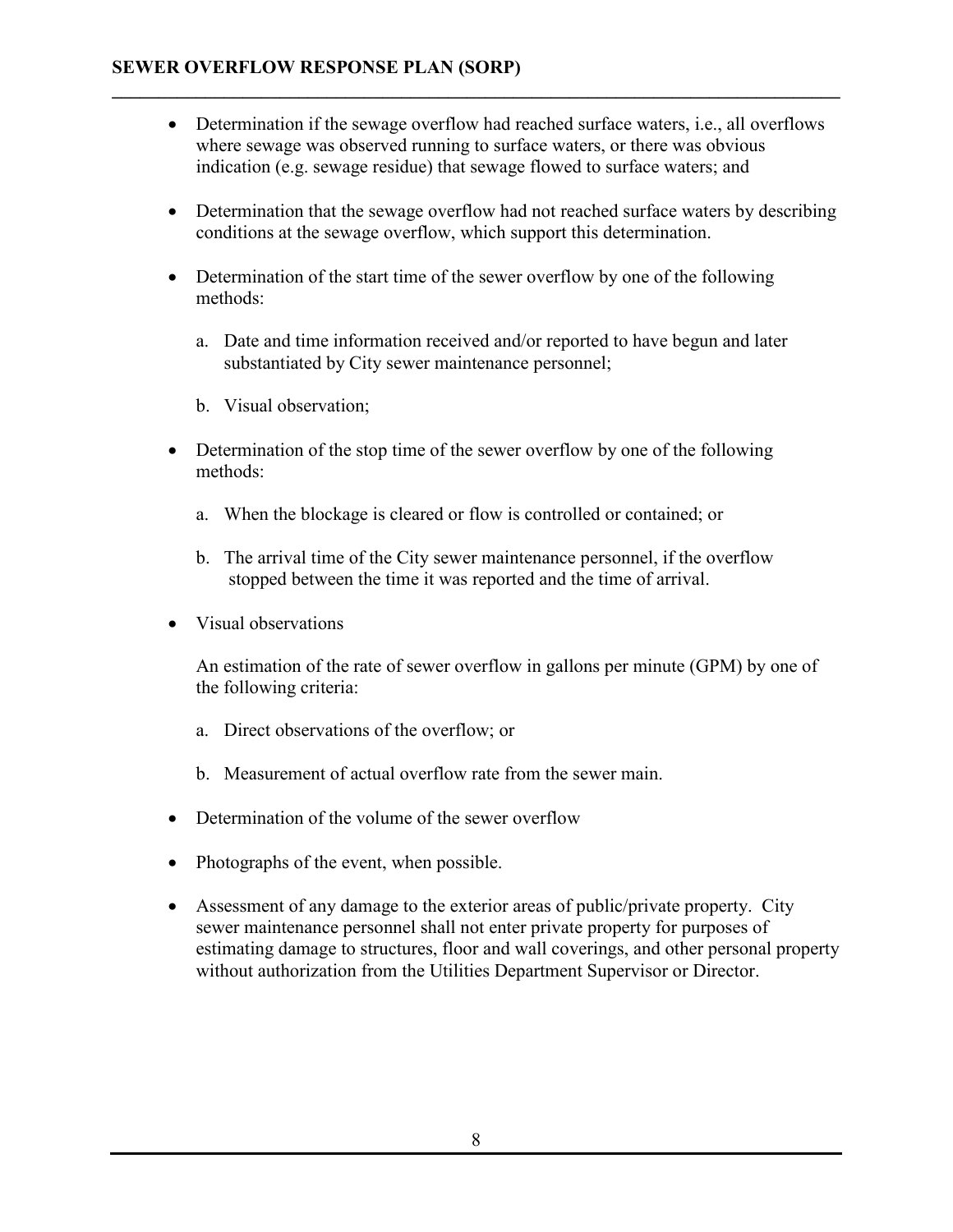### **E. Customer Satisfaction**

The City Water and Sewer Department Supervisor/Alliance personnel follows up in person or by telephone with the entity who was reporting the overflow. The cause of the overflow and its resolution will be disclosed.

**\_\_\_\_\_\_\_\_\_\_\_\_\_\_\_\_\_\_\_\_\_\_\_\_\_\_\_\_\_\_\_\_\_\_\_\_\_\_\_\_\_\_\_\_\_\_\_\_\_\_\_\_\_\_\_\_\_\_\_\_\_\_\_\_\_\_\_\_\_\_\_\_\_\_\_\_\_\_** 

### **IV.PUBLIC ADVISORY PROCEDURE**

This section describes the actions the City of Cameron will take, in cooperation with the DNR, to limit public access to areas potentially impacted by un-permitted discharges of pollutants to surface water bodies from the wastewater collection system.

### **A. Temporary Signage**

The City of Cameron has primary responsibility for determining when to post notices of polluted surface water bodies or ground surfaces that result from uncontrolled wastewater discharges from its facilities. The postings do not necessarily prohibit use of recreational areas, unless posted otherwise, but provide a warning of potential public health risks due to sewage contamination.

The Director of Utilities or City Manager will determine if posting of a confirmed overflow is necessary.

### **B. Other Public Notification**

Should the posting of surface water bodies or ground surfaces subjected to a sewer overflow be deemed necessary by the Utilities Department, the Department Director determines the need for further public notification.

### **V. REGULATORY AGENCY NOTIFICATION PLAN**

The Regulatory Agency Notification Plan establishes procedures, which the City of Cameron follows to provide formal notice to the DNR as necessary in the event of a SSO.

Agency notifications will be performed in parallel with other internal notifications. Internal notification and mobilization of City sewer maintenance personnel are established in Section III - Overflow Response Procedure.

Using data supplied during the verification process and updates from the maintenance personnel, the City Utilities Department Supervisor, Director, or Alliance personnel (for plant and lift stations) prepares initial and final Overflow Reports. Initial report will be provided orally to the DNR and if necessary the local health department within either two (2) hours or 24 hours from the time the City became aware of the SSO. If the overflow will affect bathing areas during the bathing season, or public drinking water intakes, the City shall notify the DNR contact person and the Health Department contact person orally, within two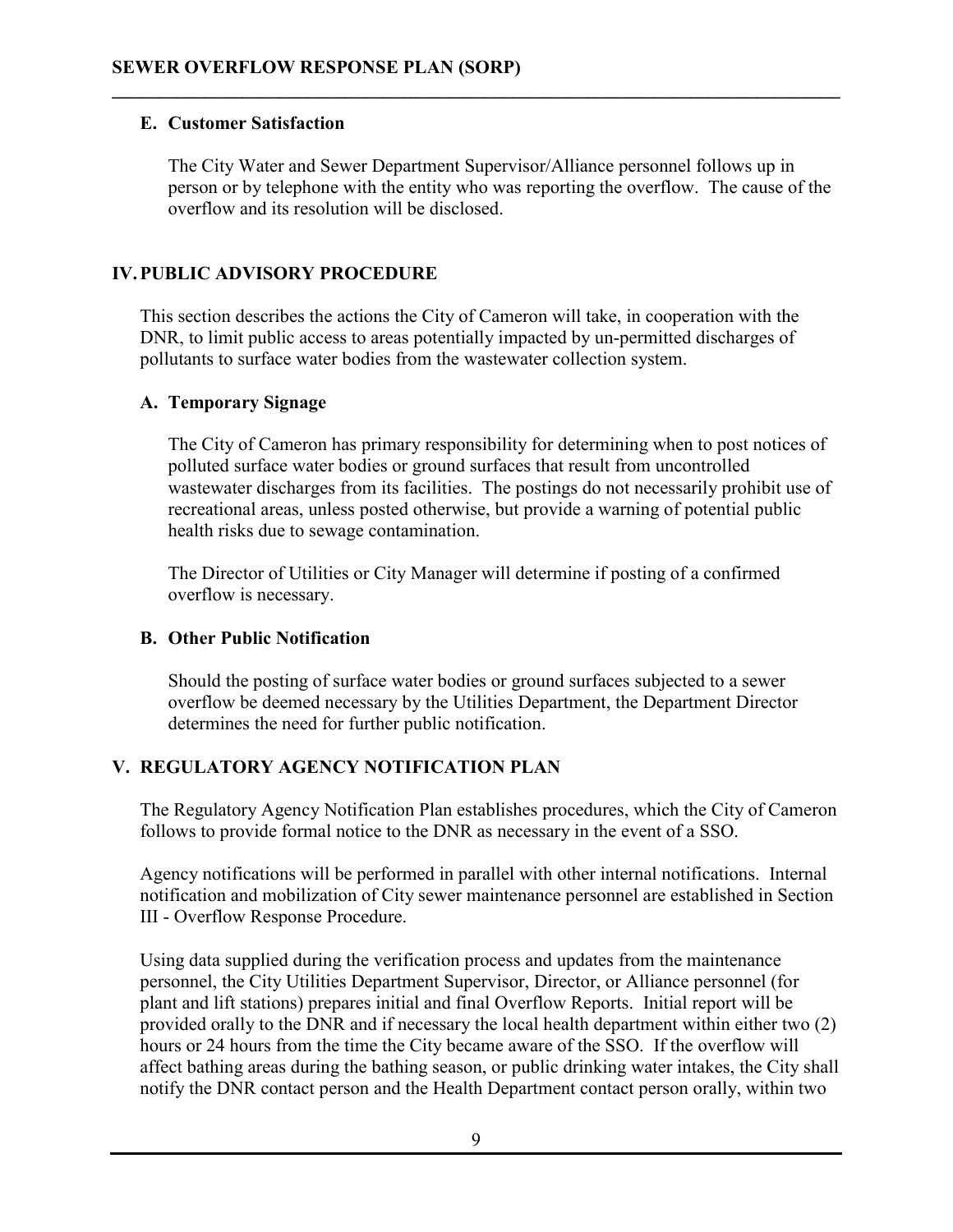hours of becoming aware of the discharge. If the overflow results in a fish kill, notify the DNR contact person, if possible, within two hours of becoming aware of the discharge.

**\_\_\_\_\_\_\_\_\_\_\_\_\_\_\_\_\_\_\_\_\_\_\_\_\_\_\_\_\_\_\_\_\_\_\_\_\_\_\_\_\_\_\_\_\_\_\_\_\_\_\_\_\_\_\_\_\_\_\_\_\_\_\_\_\_\_\_\_\_\_\_\_\_\_\_\_\_\_** 

Prepare and provide final report to the regulatory agency within five (5) days after the City becomes aware of the overflow. Submit by mail. It can also be sent by E-Mail at joe.heafner@dnr.gov. The City Water and Sewer Department Supervisor is responsible for meeting the notification requirement. The Water and Sewer Department Supervisor or Department Director prepares written notification to the appropriate regulatory agency of any confirmed overflows. The Utilities Director signs these notifications. The DNR contact person may waive the written report requirement on a case-by-case basis if the oral report was received within the required time frame. Regardless of other notifications, a Report of Noncompliance form is required to be submitted with the monthly Discharge Monitoring Report.

### **A. Immediate Notification**

If the overflow will affect bathing areas during the bathing season, or public drinking water intakes, the City shall notify the DNR contact person and the Health Department contact person orally, within two hours of becoming aware of the discharge.

If the overflow results in a fish kill, notify the DNR contact person within two hours of becoming aware of the discharge.

Fax the initial and any updated Sewer Overflow Report to:

• **Missouri Department of Natural Resources, Attn: Joe Heafner Telephone: (816) 622-7000 or direct line 7025 to leave message. Fax: (816) 622-7044 Weekends/Holidays/Evenings: If the overflow is major, call the spill line: (573) 634-2436. If not major, leave message at (816) 622-7025.** 

### **B. Secondary Notification**

The Director of Utilities, Water and Wastewater Supervisor or Alliance personnel may contact other agencies, as necessary, as well as other interested and possibly impacted parties.

### **VI.MAINTENANCE OF SORP**

The SORP will be reviewed on an annual basis. Possible amendments can include:

- Change in procedures
- Change in contact personnel
- Changes due to regulatory requirements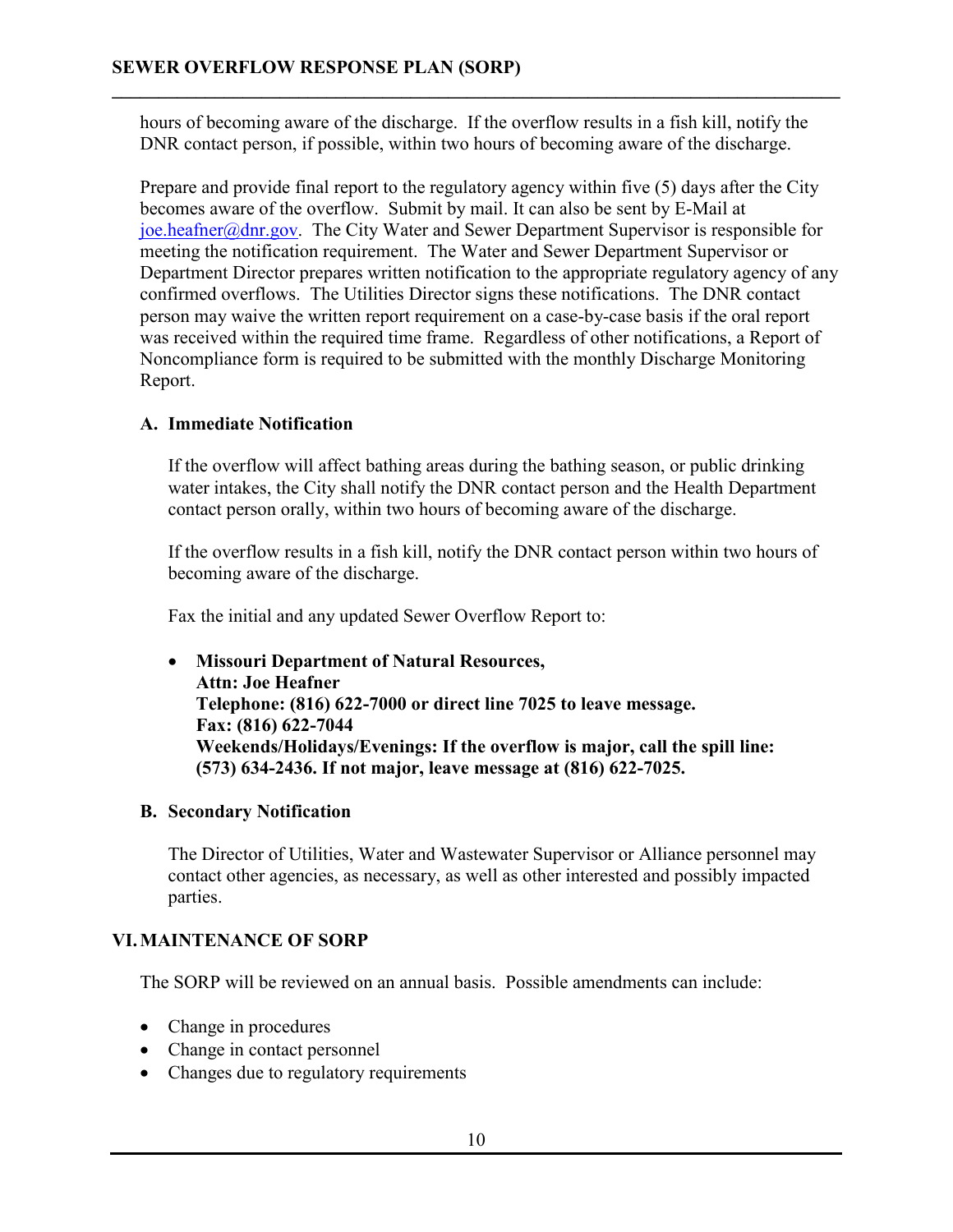## **APPENDICES**

| Appendix $A -$ | Sanitary Sewer Overflow Report Form                                          |
|----------------|------------------------------------------------------------------------------|
| Appendix $B -$ | Sewer Overflow Notice Plan Flow Chart                                        |
| Appendix $C$ - | Sewer Overflow Response Tracking Protocol                                    |
| Appendix $D -$ | List of Public Offices to Report Overflow                                    |
| Appendix $E -$ | Suggested Criteria for Demonstrating How a Sewer Overflow was<br>Unavoidable |
| Appendix $F -$ | Measures to Avoid Sewer Overflow                                             |
| Appendix $G$ - | Overflow Descriptions and Required Notifications                             |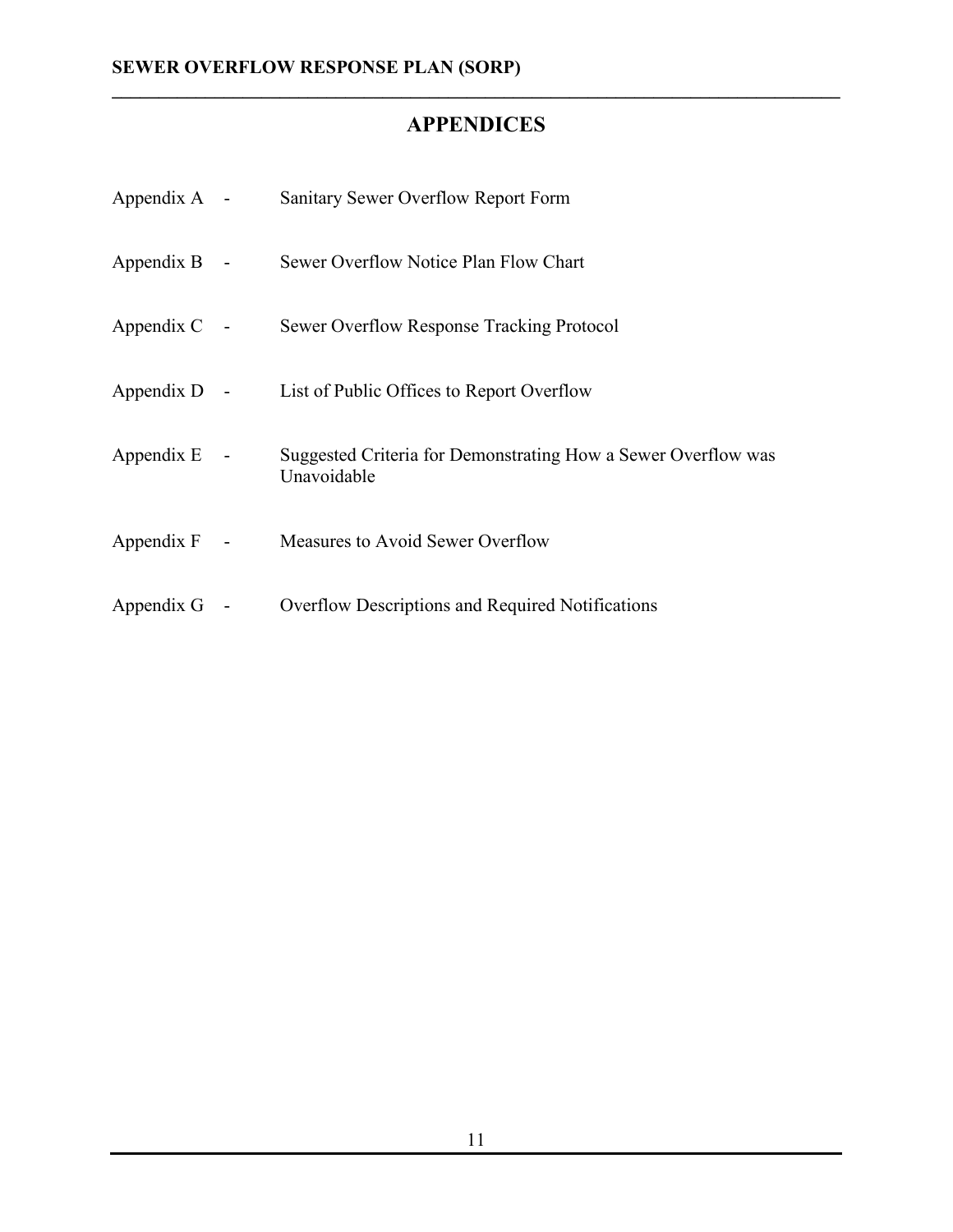### **Appendix A SANITARY SEWER OVERFLOW REPORT FORM**

### **1. Oral Reporting of Overflow, Bypass or Upset**

All releases of untreated or partially treated sewage require 24-hour oral notification except those that require 2-hour oral notification.

**\_\_\_\_\_\_\_\_\_\_\_\_\_\_\_\_\_\_\_\_\_\_\_\_\_\_\_\_\_\_\_\_\_\_\_\_\_\_\_\_\_\_\_\_\_\_\_\_\_\_\_\_\_\_\_\_\_\_\_\_\_\_\_\_\_\_\_\_\_\_\_\_\_\_\_\_\_\_** 

- a. Overflow requiring 2-hour notification.
	- $\Box$  Impact or closure of bathing area
	- $\Box$  Impact or closure of public drinking water intake
	- $\Box$  Results in fish kills
	- $\Box$  Other:
- b. Overflow requiring 24-hour notification.
	- **q** Gravity sewer manhole
	- **q** Pump station
	- $\Box$  Treatment plant bypass
	- <sup>q</sup> Other
- c. Oral report to DNR contact person.

Name: \_\_\_\_\_\_\_\_\_\_\_\_\_\_\_\_\_\_\_\_\_\_\_\_\_\_\_\_\_\_\_\_\_\_\_\_\_

Phone Number: \_\_\_\_\_\_\_\_\_\_\_\_\_\_\_\_\_\_\_\_\_\_\_\_\_\_\_\_\_\_

E-mail Address: \_\_\_\_\_\_\_\_\_\_\_\_\_\_\_\_\_\_\_\_\_\_\_\_\_\_\_\_\_\_

DNR Office:

Date of phone notification:  $\frac{1}{2}$  /

d. Oral report to local Health Department contact person (if necessary).

Name:

Phone Number: \_\_\_\_\_\_\_\_\_\_\_\_\_\_\_\_\_\_\_\_\_\_\_\_\_\_\_\_\_\_

E-mail Address: \_\_\_\_\_\_\_\_\_\_\_\_\_\_\_\_\_\_\_\_\_\_\_\_\_\_\_\_\_\_

Health Department Office: \_\_\_\_\_\_\_\_\_\_\_\_\_\_\_\_\_\_\_\_\_\_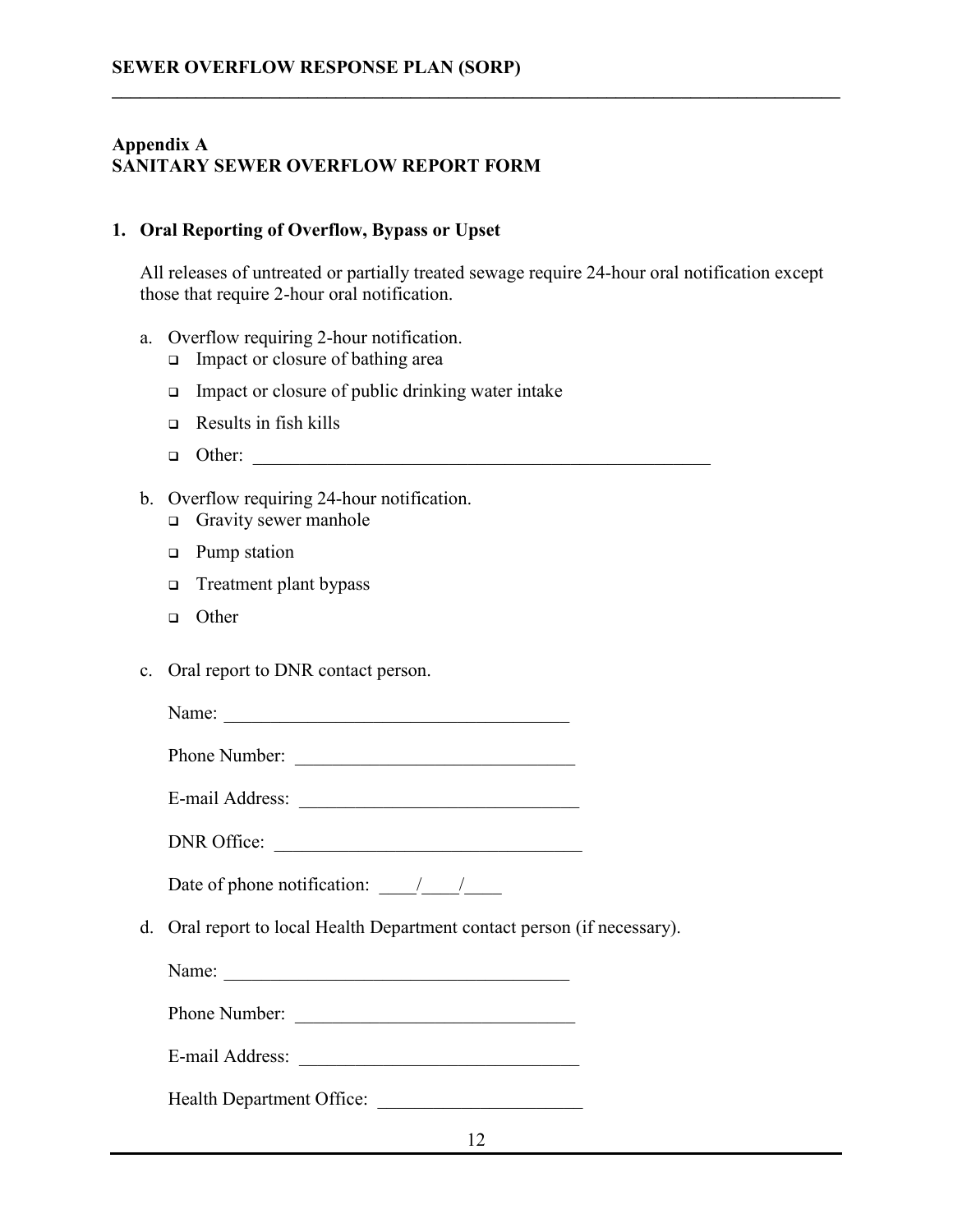### **SEWER OVERFLOW RESPONSE PLAN (SORP)**

Date of phone notification:  $\frac{1}{2}$ 

### **2. Overflow Location and Description**

a. Location

 $\overline{a}$ 

 $\overline{a}$ 

City/Town/Village:\_\_\_\_\_\_\_\_\_\_\_\_\_\_\_\_\_\_\_\_\_\_\_\_\_\_\_\_\_\_\_\_\_\_\_\_\_\_\_\_\_\_\_\_\_\_\_\_\_\_

**\_\_\_\_\_\_\_\_\_\_\_\_\_\_\_\_\_\_\_\_\_\_\_\_\_\_\_\_\_\_\_\_\_\_\_\_\_\_\_\_\_\_\_\_\_\_\_\_\_\_\_\_\_\_\_\_\_\_\_\_\_\_\_\_\_\_\_\_\_\_\_\_\_\_\_\_\_\_** 

Address or Landmark:

- b. Discharge Location:
	- $\Box$  Directly to receiving ground water
	- Ground
	- $\Box$  Receiving water via storm drain
	- $\Box$  Building
- c. Type of overflow
	- **Q** Gravity sewer manhole
	- □ Pump station
	- $\Box$  Bypass at treatment plan
	- <sup>q</sup> Other \_\_\_\_\_\_\_\_\_\_\_\_\_\_\_\_\_\_\_\_\_\_\_\_\_\_\_\_\_\_\_\_\_\_\_\_\_\_\_\_\_\_\_\_\_\_\_\_\_\_\_\_

### **3. Time of Overflow/Bypass Incident**

- When did the incident begin? Date:  $\frac{\sqrt{2}}{2}$
- Was the overflow/bypass event ongoing at the time of report: Yes No

If yes, how long is the incident expected to continue?

 $\_$  , and the set of the set of the set of the set of the set of the set of the set of the set of the set of the set of the set of the set of the set of the set of the set of the set of the set of the set of the set of th

| If no, when did event end? Date: |  | 1 ime: |  |
|----------------------------------|--|--------|--|
|                                  |  |        |  |

### **4. General Information about Overflow at this Location**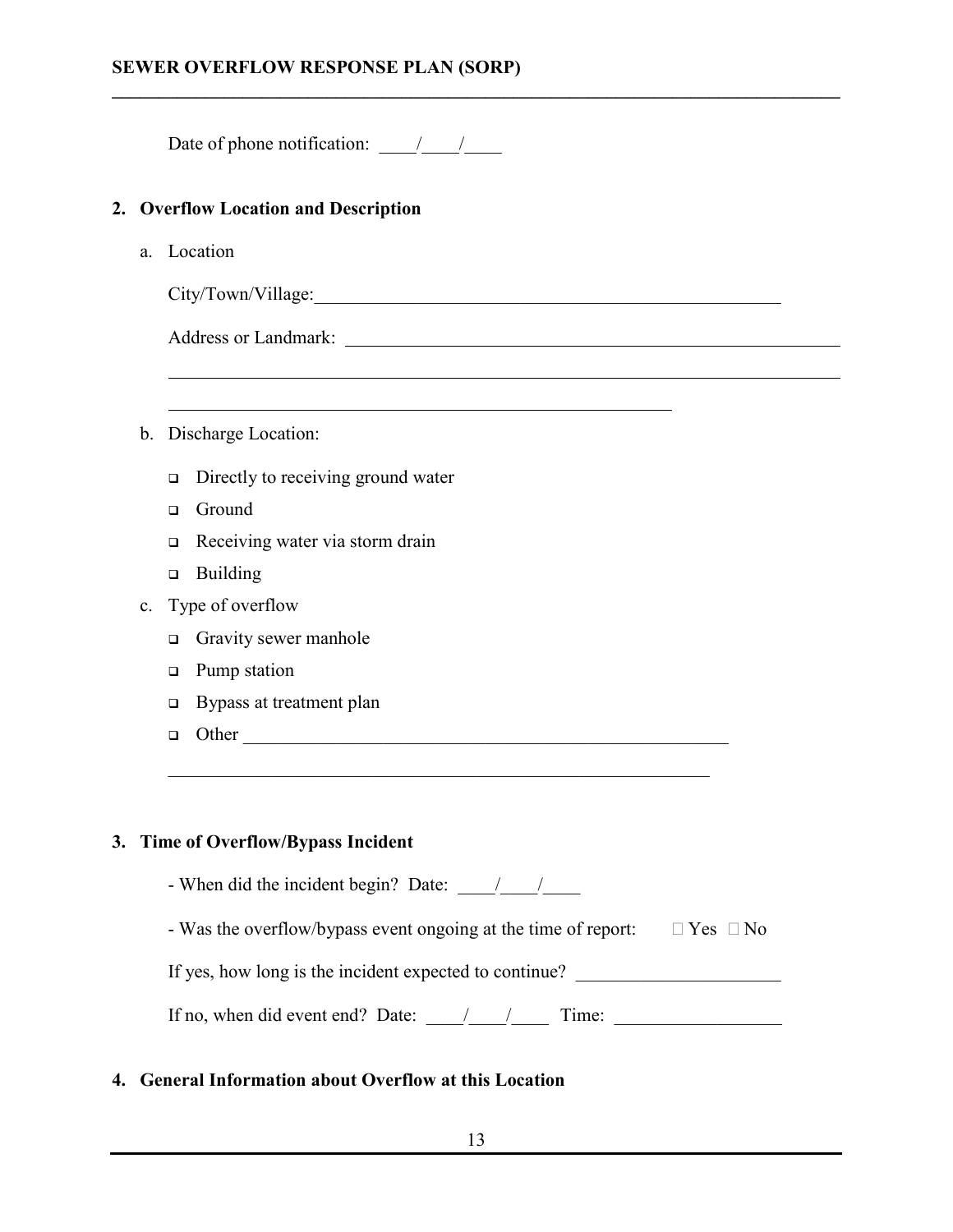### **SEWER OVERFLOW RESPONSE PLAN (SORP)**

|                                                                       |                                                             | Estimated volume of overflow released at time of report: _______________________                                    |  |  |
|-----------------------------------------------------------------------|-------------------------------------------------------------|---------------------------------------------------------------------------------------------------------------------|--|--|
|                                                                       |                                                             |                                                                                                                     |  |  |
| Estimated total volume of overflow released at end of incident:<br>c. |                                                             |                                                                                                                     |  |  |
| Were digital photos taken: Yes<br>N <sub>0</sub><br>d.                |                                                             |                                                                                                                     |  |  |
| Corrective measures taken:<br>e.                                      |                                                             |                                                                                                                     |  |  |
| No action<br>$\Box$                                                   |                                                             |                                                                                                                     |  |  |
| ▫                                                                     |                                                             |                                                                                                                     |  |  |
| □                                                                     |                                                             |                                                                                                                     |  |  |
| $\Box$                                                                |                                                             |                                                                                                                     |  |  |
|                                                                       |                                                             | <u> 1990 - 1990 - 1990 - 1990 - 1990 - 1990 - 1990 - 1990 - 1990 - 1990 - 1990 - 1990 - 1990 - 1990 - 1990 - 19</u> |  |  |
|                                                                       |                                                             |                                                                                                                     |  |  |
|                                                                       |                                                             |                                                                                                                     |  |  |
|                                                                       |                                                             |                                                                                                                     |  |  |
|                                                                       |                                                             |                                                                                                                     |  |  |
|                                                                       |                                                             |                                                                                                                     |  |  |
| Rain<br>$\Box$                                                        |                                                             |                                                                                                                     |  |  |
| Snow melt<br>$\Box$                                                   |                                                             |                                                                                                                     |  |  |
| High ground water<br>□                                                |                                                             |                                                                                                                     |  |  |
| Other excessive flow<br>◻                                             |                                                             |                                                                                                                     |  |  |
| □                                                                     | Sewer system blockage or collapse                           |                                                                                                                     |  |  |
| Pump /lift station failure<br>$\Box$                                  |                                                             |                                                                                                                     |  |  |
| Other:<br>$\Box$                                                      | <u> 1989 - Johann Harry Barn, margaret amerikan basal (</u> |                                                                                                                     |  |  |
|                                                                       |                                                             |                                                                                                                     |  |  |
|                                                                       |                                                             |                                                                                                                     |  |  |
|                                                                       |                                                             |                                                                                                                     |  |  |
|                                                                       |                                                             |                                                                                                                     |  |  |
|                                                                       |                                                             |                                                                                                                     |  |  |
|                                                                       |                                                             |                                                                                                                     |  |  |
|                                                                       |                                                             | Removed blockage<br>Repair pump station<br>Other:<br>Cause of overflow/bypass (select all those that apply):        |  |  |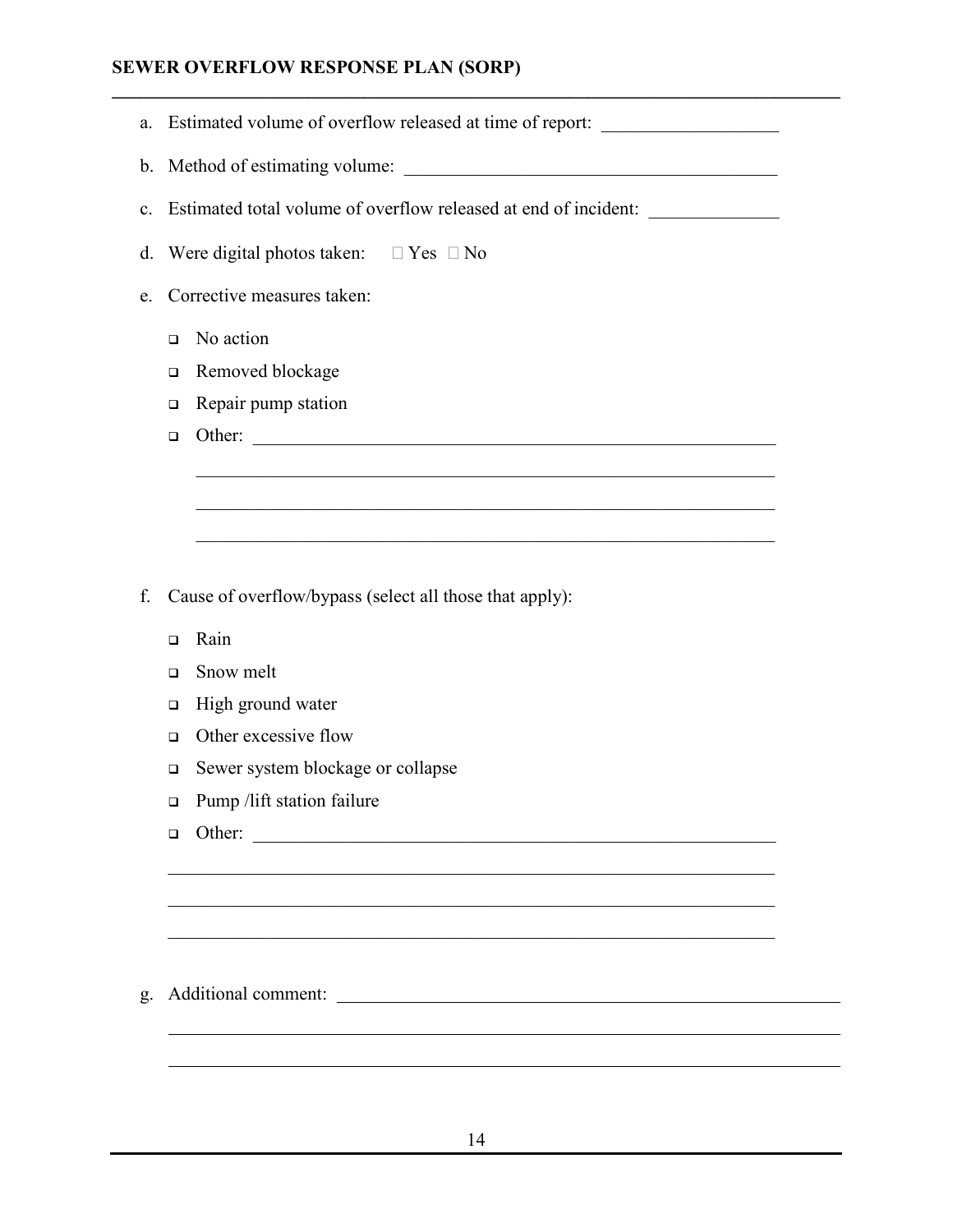#### MISSOURI DEPARTMENT OF NATURAL RESOURCES WASTEWATER BYPASS REPORT FORM

| 1.<br>2. | PERMIT NO 0104299<br><b>FACILITY NAME</b><br>FACILITY NAME PERMIT NO _0104299<br>Within 24 hours of discovery, notify the MDNR Regional Office by phone [(816) 622-7000] or fax [(816) 622-<br>7044], Report weekend and holiday bypasses to regional office on next regular business day; if the bypass poses<br>an eminent threat to human health or the environment or causes a fish kill, contact MDNR Environmental<br>Emergency Response at (573) 634-2436. |                                                                                                                                                                                                                                  |  |
|----------|-------------------------------------------------------------------------------------------------------------------------------------------------------------------------------------------------------------------------------------------------------------------------------------------------------------------------------------------------------------------------------------------------------------------------------------------------------------------|----------------------------------------------------------------------------------------------------------------------------------------------------------------------------------------------------------------------------------|--|
| 3.       | Summit, MO 64086.                                                                                                                                                                                                                                                                                                                                                                                                                                                 | DATE<br>Within 5 days of becoming aware of the circumstances of the bypass, submit this report to the MDNR Regional<br>Office: Missouri Department of Natural Resources, Kansas City Regional Office, 500 NE Colbern Road, Lee's |  |
| 4.       |                                                                                                                                                                                                                                                                                                                                                                                                                                                                   |                                                                                                                                                                                                                                  |  |
| 5.       |                                                                                                                                                                                                                                                                                                                                                                                                                                                                   |                                                                                                                                                                                                                                  |  |
| 6.       |                                                                                                                                                                                                                                                                                                                                                                                                                                                                   |                                                                                                                                                                                                                                  |  |
| 7.       |                                                                                                                                                                                                                                                                                                                                                                                                                                                                   |                                                                                                                                                                                                                                  |  |
| 8.       | Bypass source and location (i.e. pump station, was tewater treatment plant, manhole)                                                                                                                                                                                                                                                                                                                                                                              |                                                                                                                                                                                                                                  |  |
|          |                                                                                                                                                                                                                                                                                                                                                                                                                                                                   |                                                                                                                                                                                                                                  |  |
|          |                                                                                                                                                                                                                                                                                                                                                                                                                                                                   |                                                                                                                                                                                                                                  |  |
|          |                                                                                                                                                                                                                                                                                                                                                                                                                                                                   |                                                                                                                                                                                                                                  |  |
|          |                                                                                                                                                                                                                                                                                                                                                                                                                                                                   | 11. Observed environmental impact including dissolved oxygen measurements                                                                                                                                                        |  |
|          |                                                                                                                                                                                                                                                                                                                                                                                                                                                                   | ,我们也不能在这里的人,我们也不能在这里的人,我们也不能在这里的人,我们也不能在这里的人,我们也不能在这里的人,我们也不能在这里的人,我们也不能在这里的人,我们也                                                                                                                                                |  |
|          |                                                                                                                                                                                                                                                                                                                                                                                                                                                                   |                                                                                                                                                                                                                                  |  |
|          |                                                                                                                                                                                                                                                                                                                                                                                                                                                                   |                                                                                                                                                                                                                                  |  |
|          |                                                                                                                                                                                                                                                                                                                                                                                                                                                                   |                                                                                                                                                                                                                                  |  |
|          |                                                                                                                                                                                                                                                                                                                                                                                                                                                                   |                                                                                                                                                                                                                                  |  |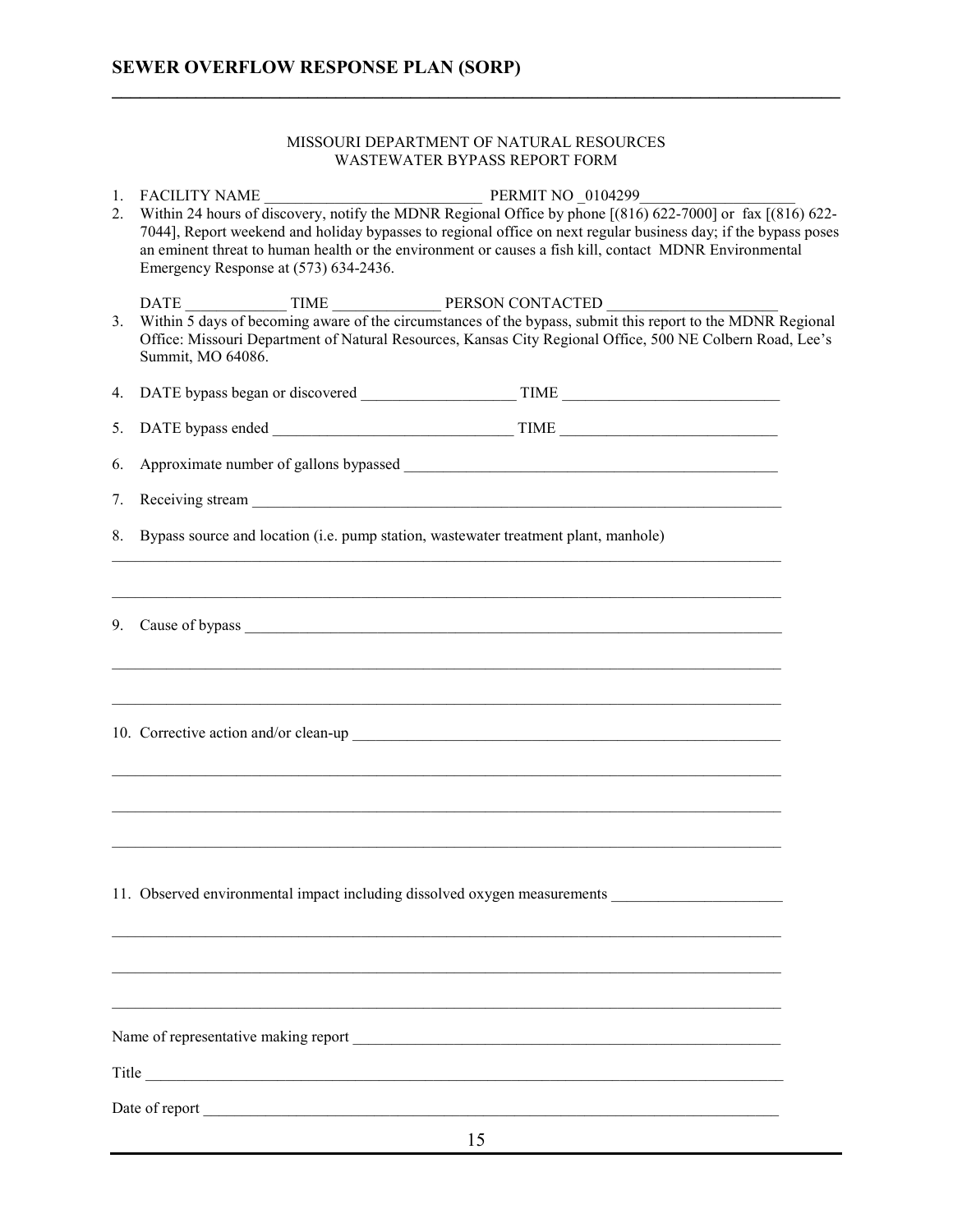### **Appendix B SEWER OVERFLOW NOTICE PLAN FLOW CHART – CITY OF CAMERON WASTEWATER DISPOSAL SYSTEM**

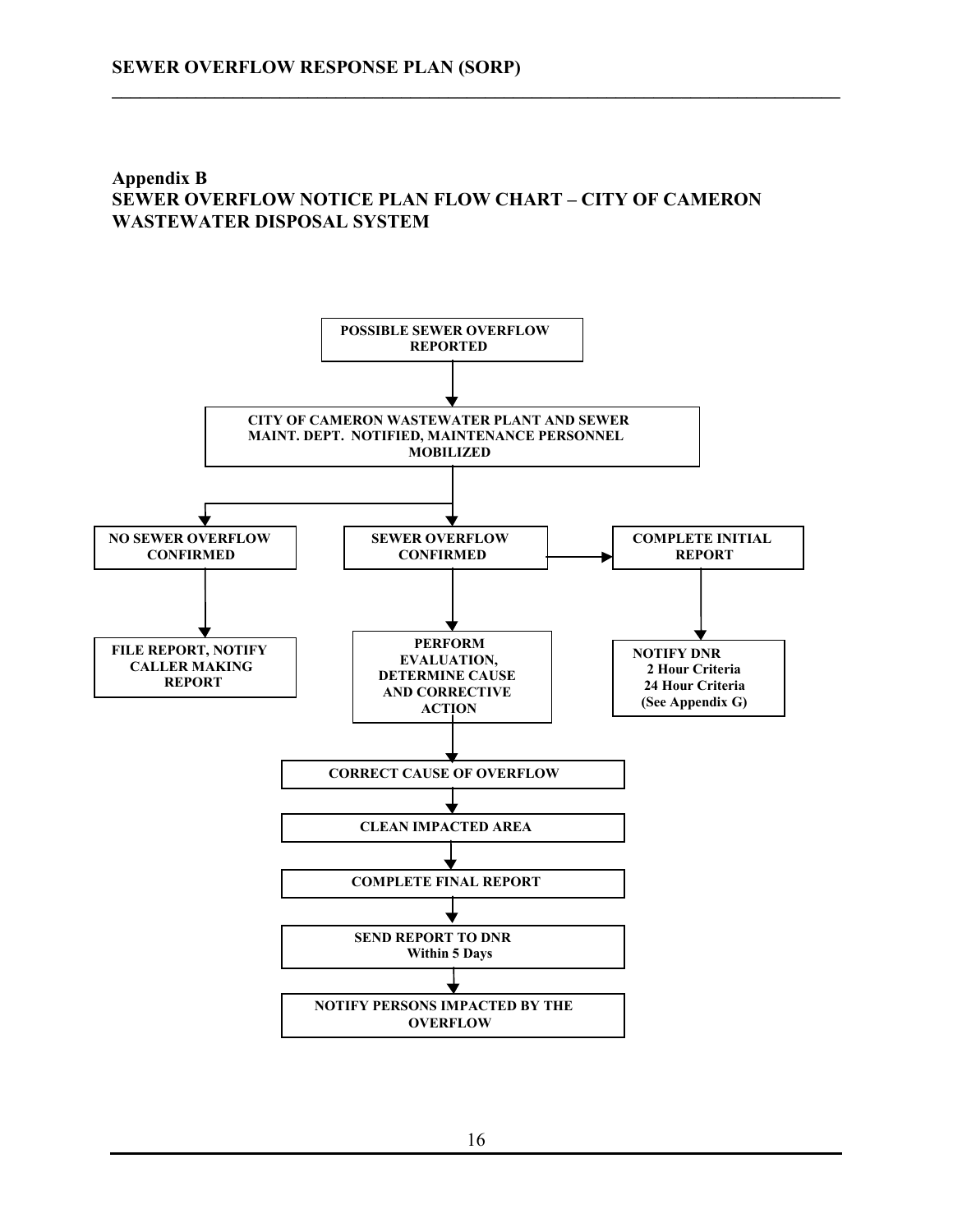### **Appendix C SEWER OVERFLOW (SSO) RESPONSE TRACKING PROTOCOL CITY OF CAMERON WASTEWATER DISPOSAL SYSTEM**

| <b>Step</b>    | <b>Event</b>                                                                                                                                                                                                                                                                                                                                                                                                                                                              |
|----------------|---------------------------------------------------------------------------------------------------------------------------------------------------------------------------------------------------------------------------------------------------------------------------------------------------------------------------------------------------------------------------------------------------------------------------------------------------------------------------|
| $\mathbf{1}$   | Report of possible SSO received by a telephone operator                                                                                                                                                                                                                                                                                                                                                                                                                   |
| 2              | Telephone Operator enters received information into Sewer Overflow Report                                                                                                                                                                                                                                                                                                                                                                                                 |
| 3              | Telephone Operator contacts City of Cameron Utilities Department, which<br>then deploys maintenance personnel to confirm reported SSO.                                                                                                                                                                                                                                                                                                                                    |
| 4              | Maintenance personnel reports back to the City Utility Supervisor reporting<br>significance of the overflow.                                                                                                                                                                                                                                                                                                                                                              |
| 5              | City Utility Department Supervisor completes initial Overflow Report. If the<br>overflow will affect bathing areas during the bathing season, or public drinking<br>water intakes, the City shall notify the DNR contact person and the Health<br>Department contact person orally, within two hours of becoming aware of the<br>discharge. If the overflow results in a fish kill, notify the DNR contact person<br>within two hours of becoming aware of the discharge. |
| 6              | Within 5 days the City of Cameron Director of Utilities prepares final<br>Overflow Report. Report is mailed to DNR.                                                                                                                                                                                                                                                                                                                                                       |
| $\overline{7}$ | Data from Overflow Report are entered into a permanent record on file at the<br>Utilities Department.                                                                                                                                                                                                                                                                                                                                                                     |
| 8              | Attach Report of Noncompliance to Discharge Monitoring Report                                                                                                                                                                                                                                                                                                                                                                                                             |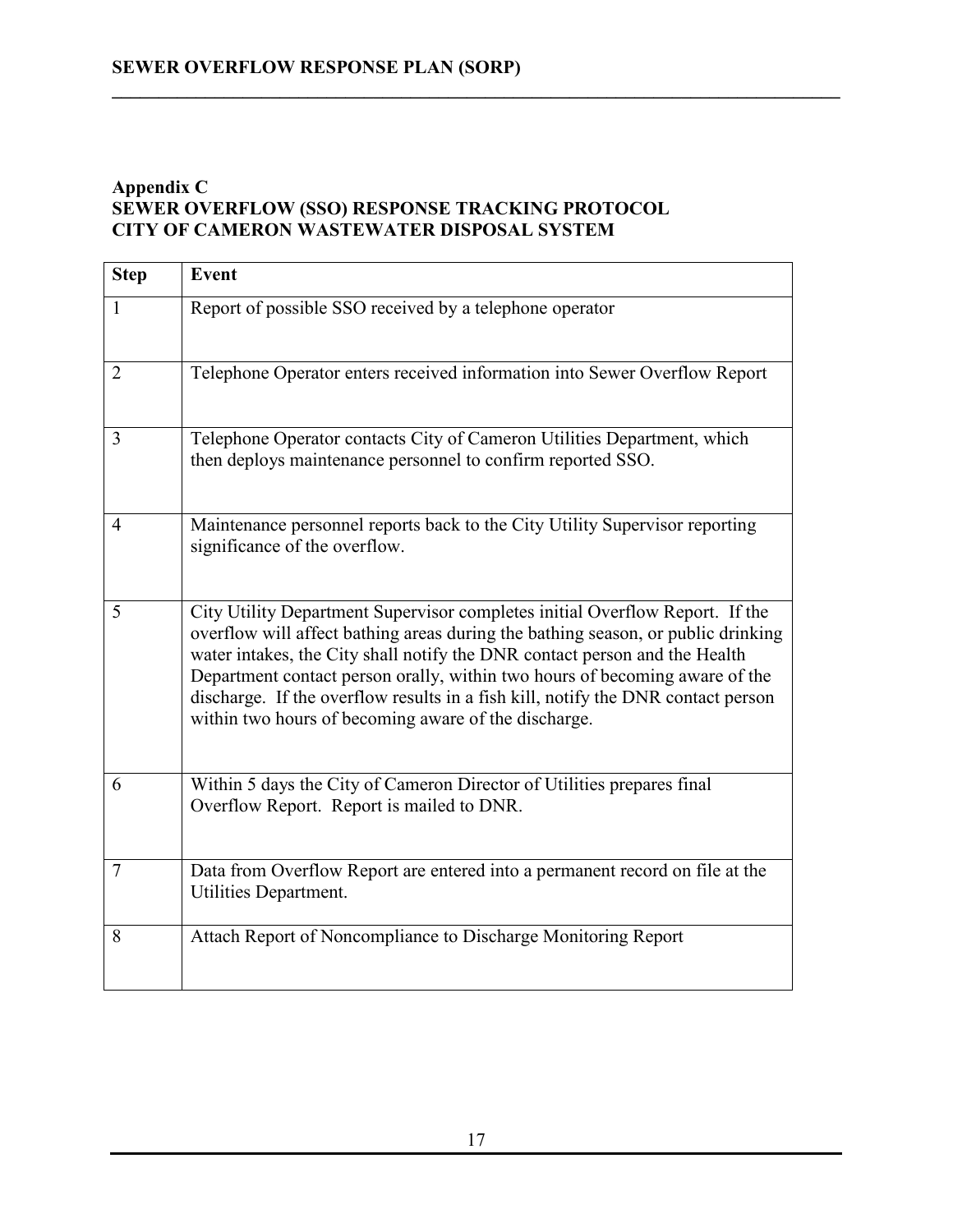### **Appendix D LIST OF PUBLIC OFFICES TO REPORT OVERFLOW – CITY OF CAMERON WASTEWATER DISPOSAL SYSTEM**

| <b>Contact Name</b>               | <b>Telephone</b>                                                                                |
|-----------------------------------|-------------------------------------------------------------------------------------------------|
| City Hall                         | $(816)$ 632-2177                                                                                |
| Utilities Dept.                   | $(816)$ 632-2177                                                                                |
| <b>Wastewater Treatment Plant</b> | $(816)$ 632-7361                                                                                |
| Fire Department (non-emergency)   | $(816)$ 649-3473                                                                                |
| Police Department                 | $(816)$ 632-6521                                                                                |
| Dept. of Natural Resources        | $(816) 622 - 7000$                                                                              |
| Clinton County Health Dept.       | $(816)$ 539-2144                                                                                |
| Tri-County Health Dept. (DeKalb)  | $(660)$ 783-2727 (Trenton)                                                                      |
| Water Treatment Plant             | $(816)$ 632-2844 (This number is also for<br>after hours call out of City standby<br>personnel) |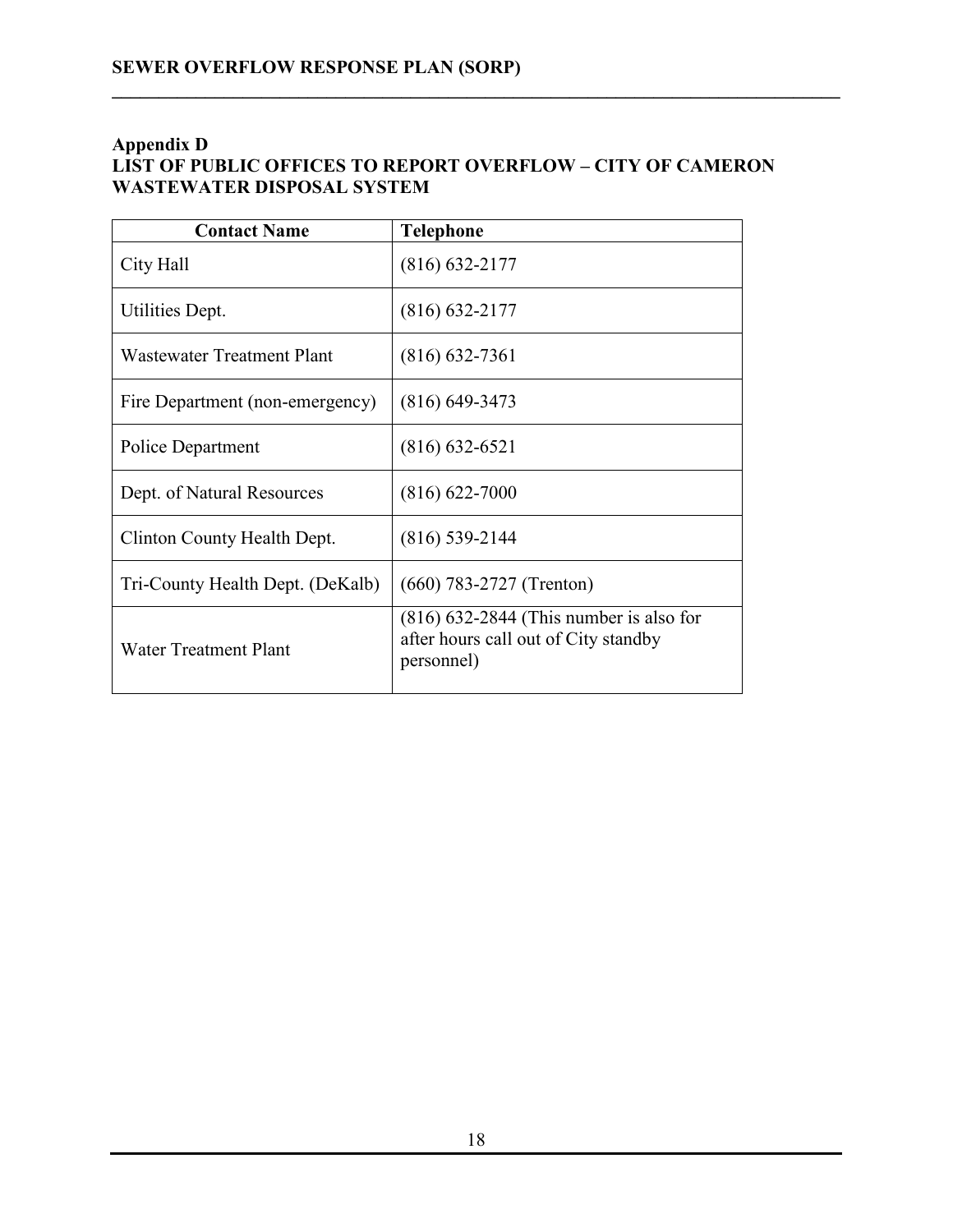### **Appendix E SUGGESTED CRITERIA FOR DEMONSTRATING HOW A SEWER OVERFLOW WAS UNAVOIDABLE – CITY OF CAMERON WASTEWATER DISPOSAL SYSTEM**

**\_\_\_\_\_\_\_\_\_\_\_\_\_\_\_\_\_\_\_\_\_\_\_\_\_\_\_\_\_\_\_\_\_\_\_\_\_\_\_\_\_\_\_\_\_\_\_\_\_\_\_\_\_\_\_\_\_\_\_\_\_\_\_\_\_\_\_\_\_\_\_\_\_\_\_\_\_\_** 

SSO's can be demonstrated as unavoidable by showing the discharge meets each of the criteria 1 through 5.

- 1. The discharge resulted from a temporary, exceptional incident that was either:
	- A. Necessary to prevent loss of life, personal injury, or severe property damage

B. Beyond the reasonable control of the operator. Incidents beyond the reasonable control of the operator would include:

- Exceptional acts of nature;
- Third party actions that could not be reasonably prevented, including vandalism that could not be avoided by reasonable measures;
- Blockages that could not be avoided by reasonable measures;
- Unforeseeable sudden structural, mechanical, or electrical failure that could not be avoided by reasonable measures.
- 2. The discharge had no feasible alternative
- 3. The discharge was not caused by any of the following;
	- A. Operational error,
	- B. Improperly designed or constructed collection system facilities,
	- C. Inadequate collection system facilities or components,
	- D. The lack of appropriate preventive maintenance, or
	- E. Careless or improper oversight
- 4. Steps to stop the discharge, address the source of the problem, and mitigate potential impacts from the discharge were taken as soon as possible after becoming aware of the release.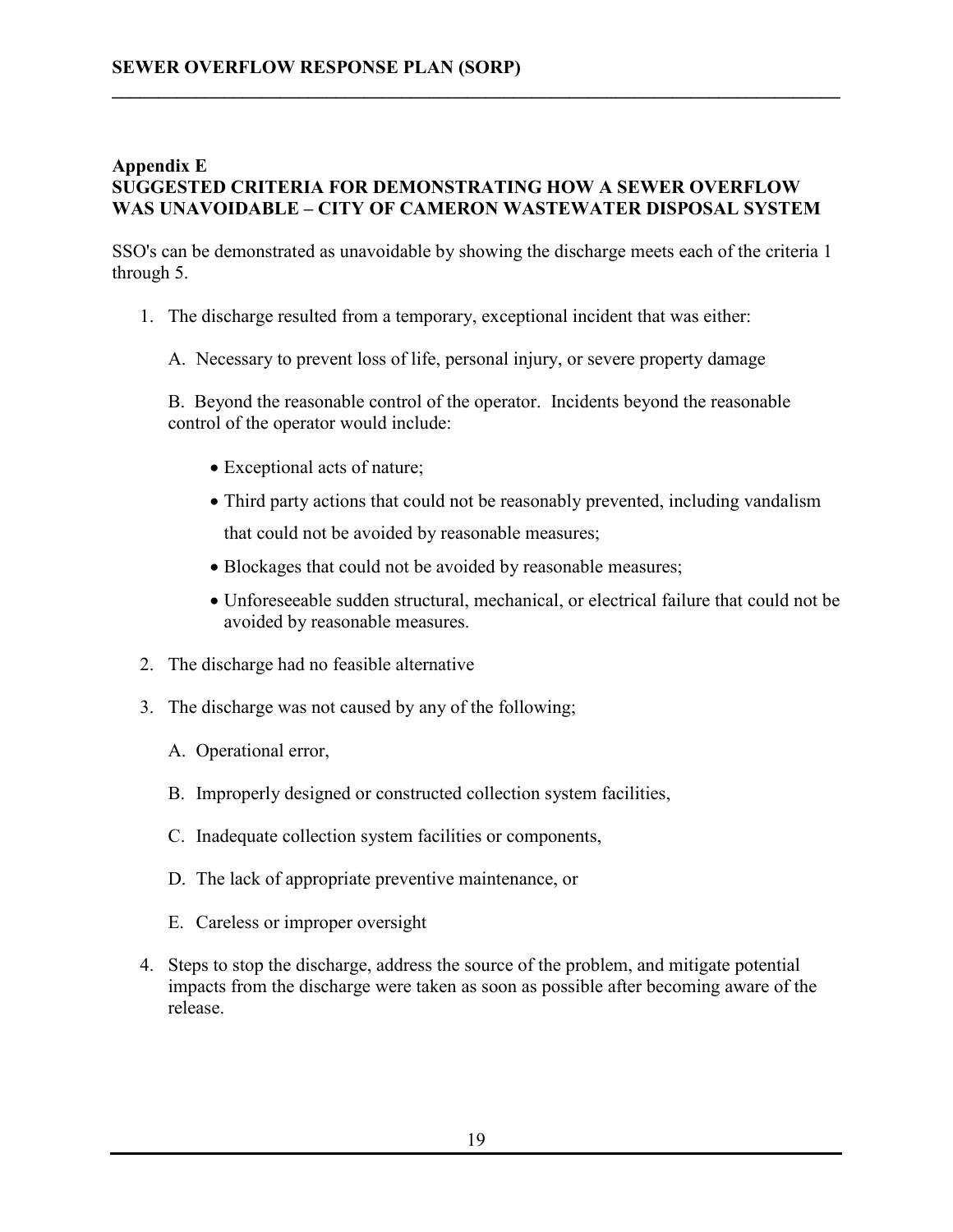### **Appendix F MEASURES TO AVOID SEWER OVERFLOW CITY OF CAMERON WASTEWATER DISPOSAL SYSTEM**

### **A. Proper Collection System Maintenance and Operations Program**

**\_\_\_\_\_\_\_\_\_\_\_\_\_\_\_\_\_\_\_\_\_\_\_\_\_\_\_\_\_\_\_\_\_\_\_\_\_\_\_\_\_\_\_\_\_\_\_\_\_\_\_\_\_\_\_\_\_\_\_\_\_\_\_\_\_\_\_\_\_\_\_\_\_\_\_\_\_\_** 

- Cleaning of pipes (grease, roots deposits)
- Sealing or maintenance for deteriorating sewers
- Remediation of poor/substandard construction (short term)
- Sewer replacement or rehabilitation program (long term)
- Proper maintenance and operations of pump stations
- Inspection of private laterals

### **B. New Wastewater Disposal System Construction**

- Use latest technology and standards in constructing new wastewater disposal system improvements
- Perform proper construction inspection/quality assurance procedures